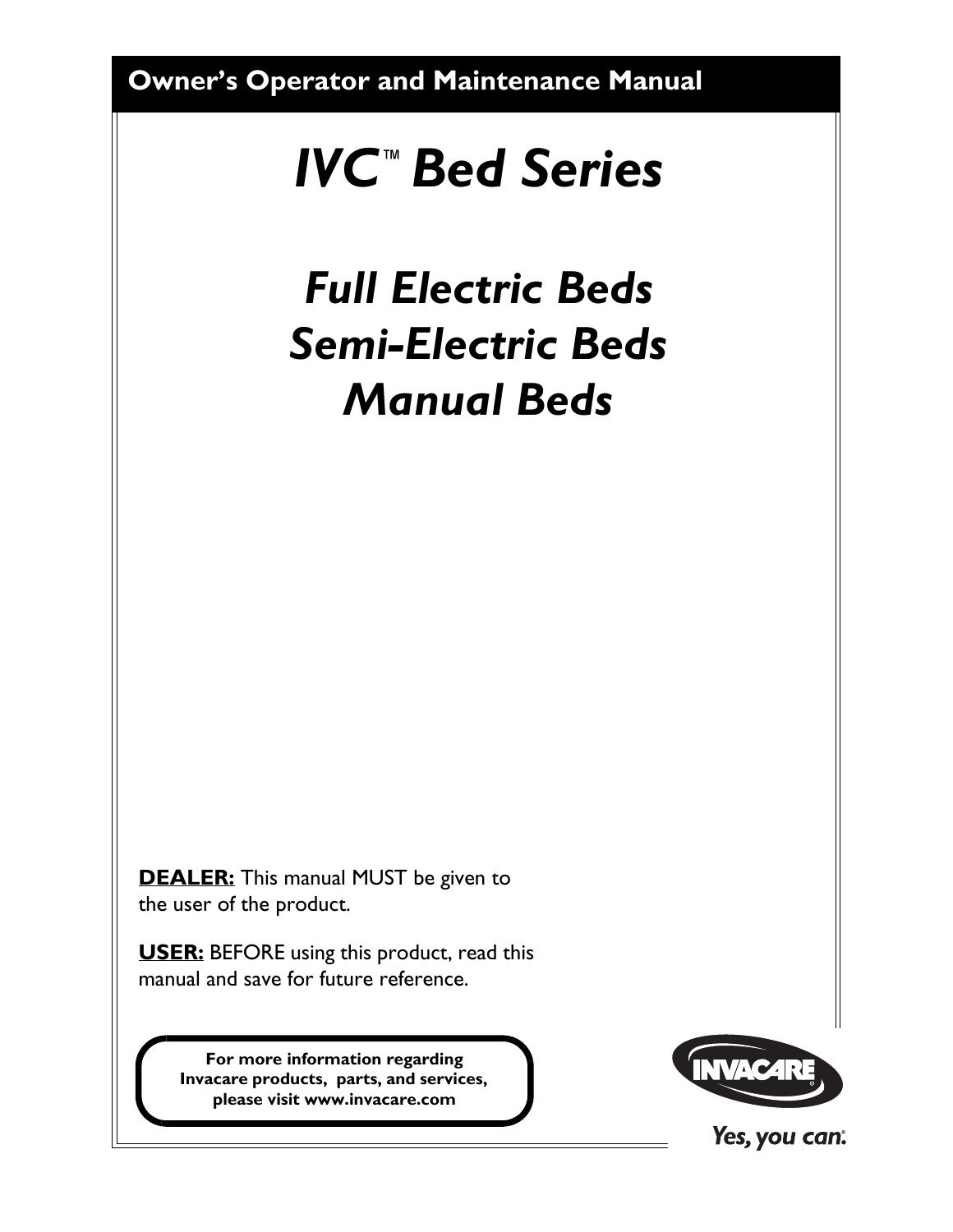# **WARNING**

**DO NOT use this product or any available optional equipment without first completely reading and understanding these instructions and any additional instructional material such as owner's manuals, service manuals or instruction sheets supplied with this product or optional equipment. If you are unable to understand the warnings, cautions or instructions, contact a healthcare professional, dealer or technical personnel before attempting to use this equipment - otherwise, injury or damage may occur.**

**The initial set up of this bed must be performed by a qualified technician.**

**Procedures other than those described in this manual must be performed by a qualified technician.**

**For Dealers Only - Set-up and Assembly Instructions are in the rear of this manual. These procedures must be performed by a qualified technicians only.**

## **ACCESSORIES WARNING**

**Invacare products are specifically designed and manufactured for use in conjunction with Invacare accessories. Accessories designed by other manufacturers have not been tested by Invacare and are not recommended for use with Invacare products.**

## **SPECIAL NOTE**

**For your convenience, the March 2006 version of the FDA's bed safety guidelines are provided in the Appendix. The information from the FDA's brochure, published by Hospital Bed Safety Workgroup, is reproduced verbatim, the latest revision of which is available at http://www.fda.gov.**

# **REGISTER YOUR PRODUCT**

<span id="page-1-0"></span>The benefits of registering include:

- 1. Safeguarding your investment.
- 2. Ensuring long-term maintenance and servicing of your product.
- 3. Receiving updates with product information, maintenance tips and industry news.

## **Register ONLINE at warranty.invacare.com**

Please have your model number and purchase date available to complete your registration.

Any registration information you submit will only be used by Invacare Corporation and protected as required by applicable laws and regulations.

*NOTE: Updated versions of this manual are available on www.invacare.com.*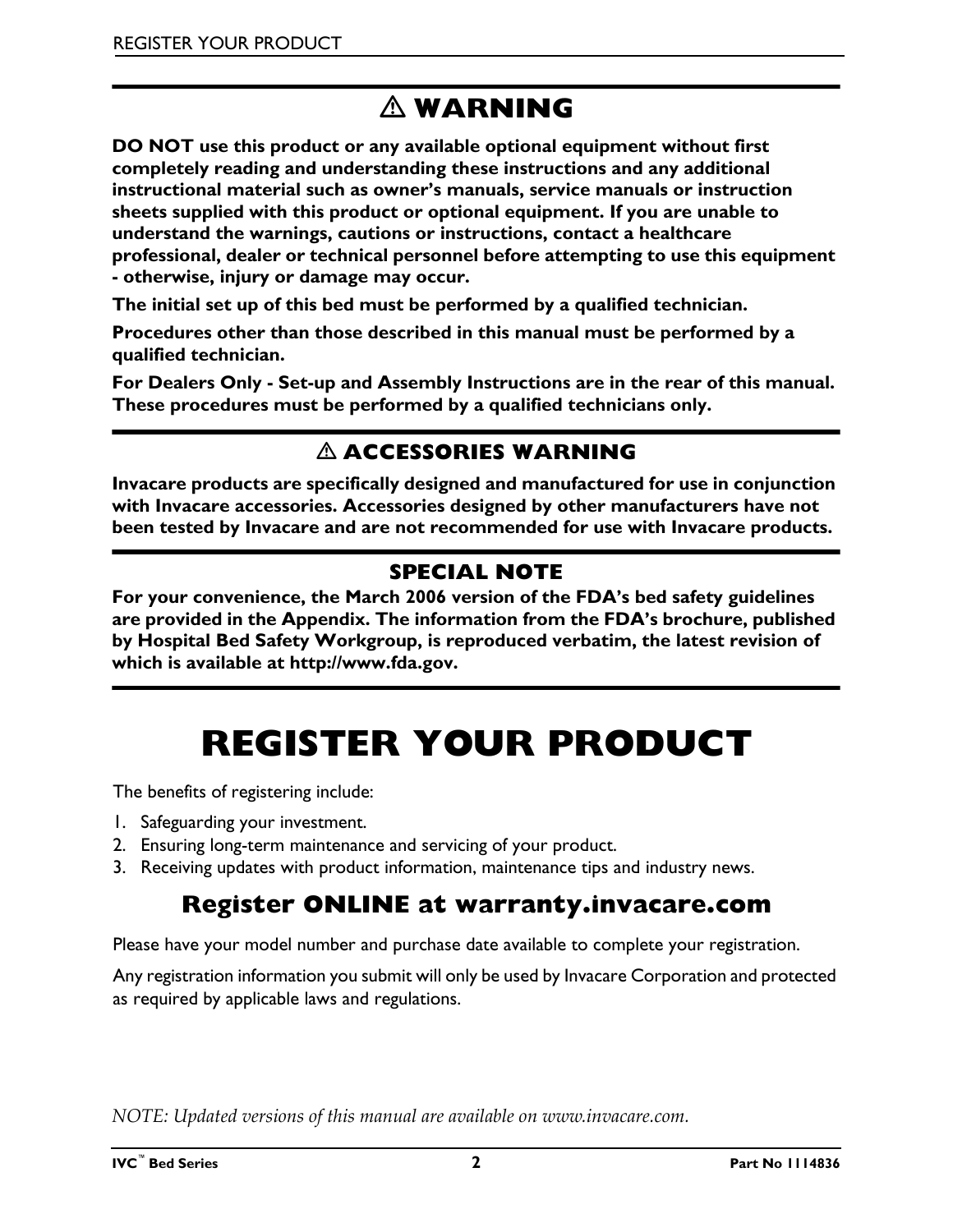# **TABLE OF CONTENTS**

| <b>ASSEMBLY, MAINTENANCE AND ADJUSTMENT SECTIONS -</b> |  |
|--------------------------------------------------------|--|
|                                                        |  |
|                                                        |  |
|                                                        |  |
|                                                        |  |
|                                                        |  |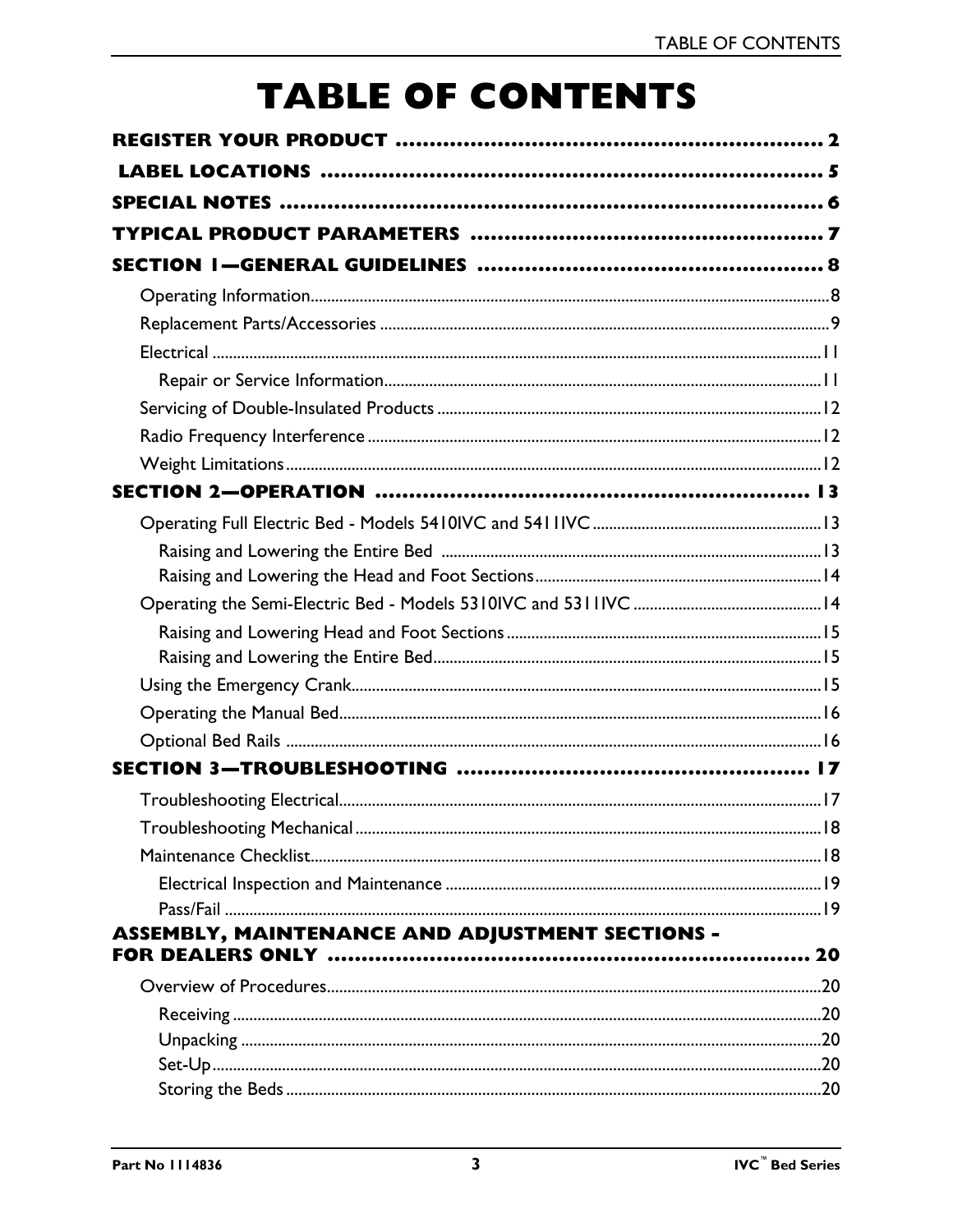# **TABLE OF CONTENTS**

| SECTION 4—PACKAGING, HANDLING, AND SET-UP  21                                         |  |
|---------------------------------------------------------------------------------------|--|
|                                                                                       |  |
|                                                                                       |  |
|                                                                                       |  |
|                                                                                       |  |
|                                                                                       |  |
|                                                                                       |  |
|                                                                                       |  |
|                                                                                       |  |
|                                                                                       |  |
|                                                                                       |  |
|                                                                                       |  |
|                                                                                       |  |
|                                                                                       |  |
|                                                                                       |  |
|                                                                                       |  |
|                                                                                       |  |
|                                                                                       |  |
|                                                                                       |  |
|                                                                                       |  |
|                                                                                       |  |
|                                                                                       |  |
|                                                                                       |  |
|                                                                                       |  |
| A Guide to Bed Safety Bed Rails in Hospitals, Nursing Homes and Home Health Care: The |  |
|                                                                                       |  |
|                                                                                       |  |
|                                                                                       |  |
|                                                                                       |  |
|                                                                                       |  |
|                                                                                       |  |
|                                                                                       |  |
|                                                                                       |  |
|                                                                                       |  |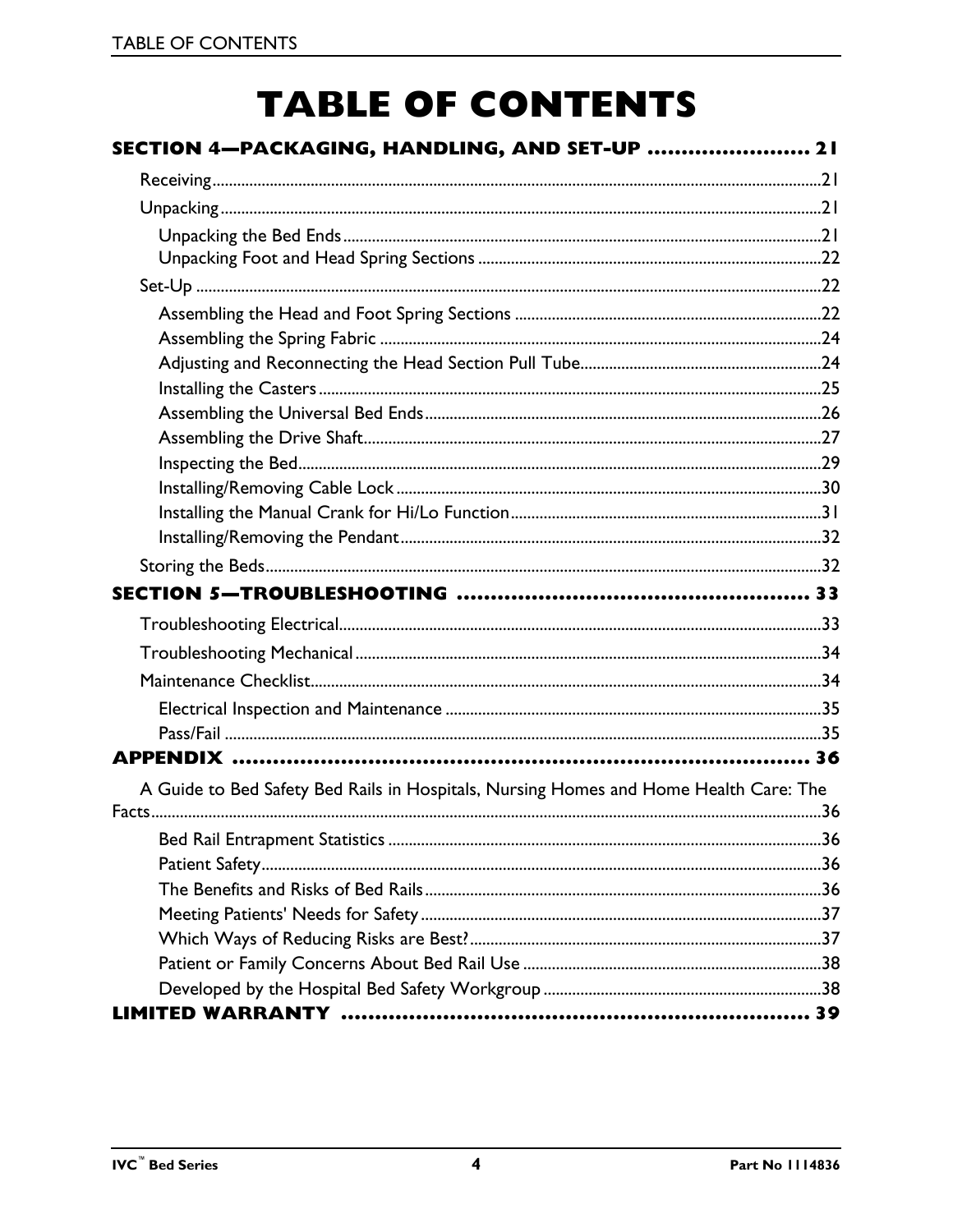# **LABEL LOCATIONS**

<span id="page-4-0"></span>

*NOTE: This warning label is located on the gearbox (not shown).*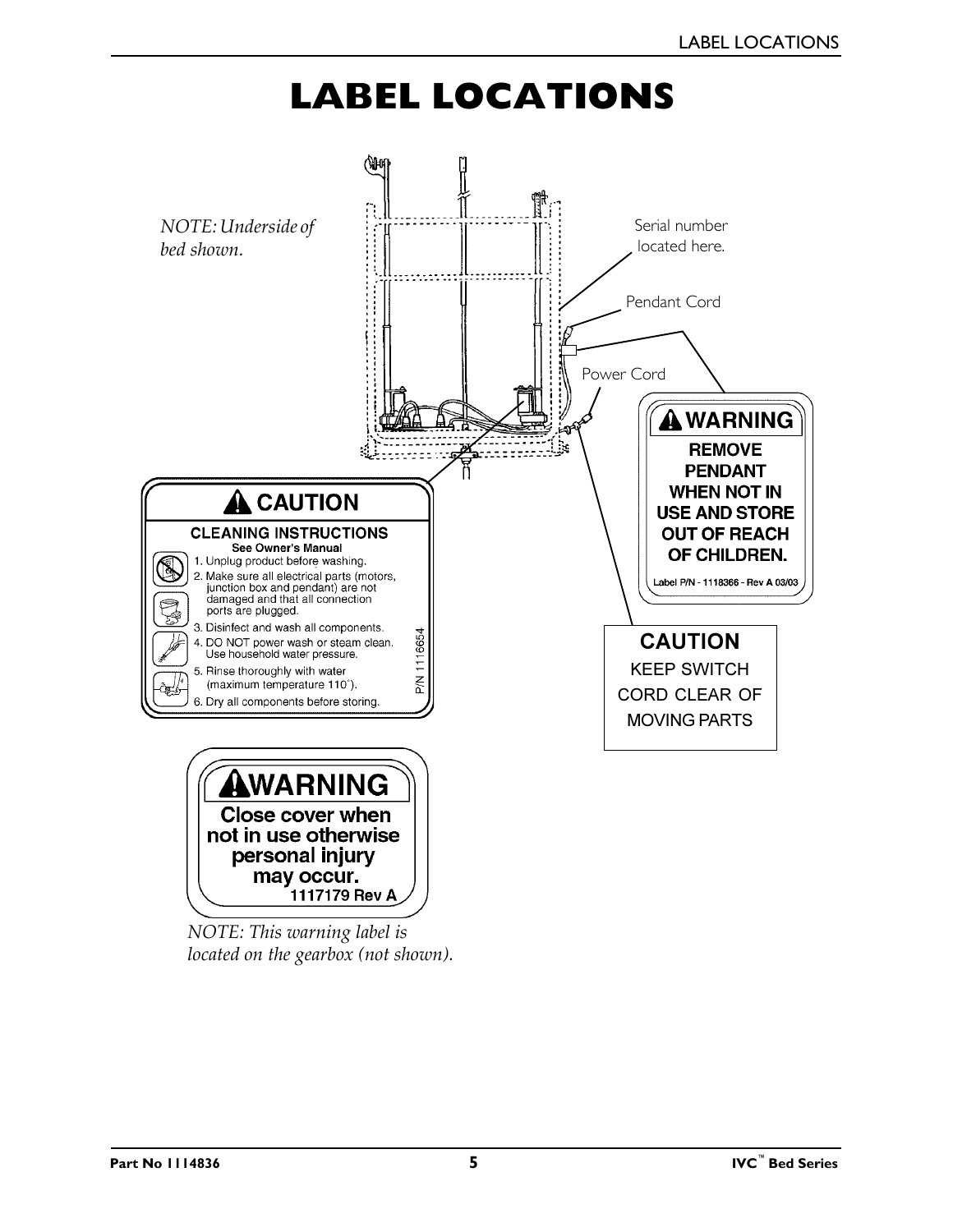# **SPECIAL NOTES**

<span id="page-5-0"></span>Signal words are used in this manual and apply to hazards or unsafe practices which could result in personal injury or property damage. Refer to the table below for definitions of the signal words.

| <b>SIGNAL WORD</b> | <b>MEANING</b>                                                                                                         |
|--------------------|------------------------------------------------------------------------------------------------------------------------|
| <b>DANGER</b>      | Danger indicates an imminently hazardous situation which,<br>if not avoided, will result in death or serious injury.   |
| <b>WARNING</b>     | Warning indicates a potentially hazardous situation which, if<br>not avoided, could result in death or serious injury. |
| <b>CAUTION</b>     | Caution indicates a potentially hazardous situation which, if<br>not avoided, may result in property damage.           |

## **NOTICE**

#### **THE INFORMATION CONTAINED IN THIS DOCUMENT IS SUBJECT TO CHANGE WITHOUT NOTICE.**

#### **Pendant Operation**

**A safety feature of this product includes protection against overheating caused by excessive or extended periods of operation. Depending on the duration, this includes multiple or repeated adjustments or the use of multiple functions at one time. To assure trouble free operation, ALWAYS allow a slight pause between multiple adjustments and avoid pressing more than one function button at a time. If thermal protection activation should occur, the bed will not respond to pendant commands. Given this situation, release the pendant button and allow the bed unit to sit for several minutes. This will allow the protection function time to reset and restore bed function. Depending on the severity of the initial overheating, this could take up to 30 minutes.**

### **WARNING**

**On Full Electric beds, the Hi/Lo crank MUST be removed before the bed is used. Failure to remove the crank may cause damage or personal injury.**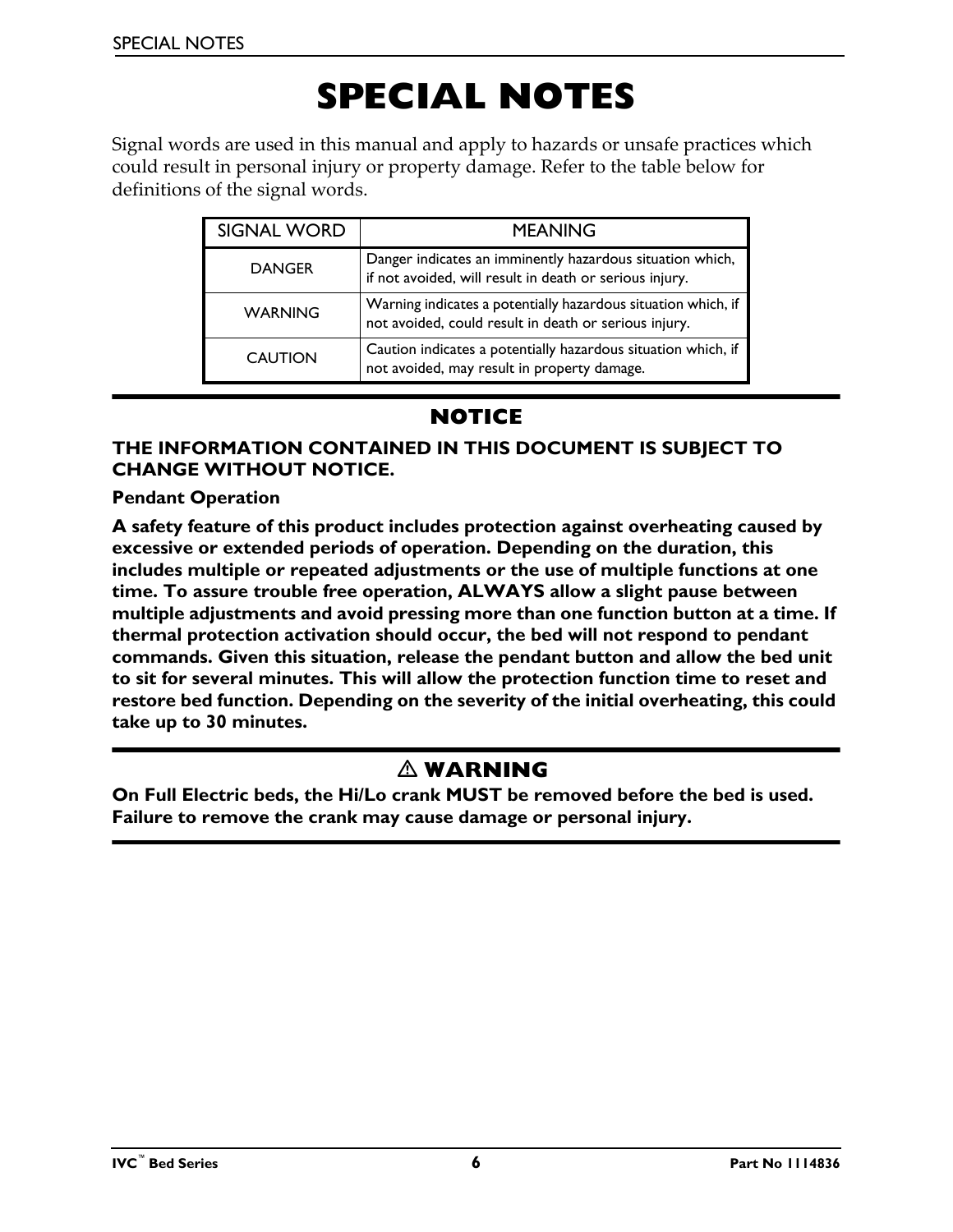# <span id="page-6-0"></span>**TYPICAL PRODUCT PARAMETERS**

|                                                                      |                                                                                                            | 5410IVC                  |                                     | 5310IVC           | 5307IVC                   |
|----------------------------------------------------------------------|------------------------------------------------------------------------------------------------------------|--------------------------|-------------------------------------|-------------------|---------------------------|
| <b>DESCRIPTION</b>                                                   | <b>Full Electric</b>                                                                                       |                          | Semi-Electric Single Crank<br>Hi/Lo |                   | Manual Single Crank-Hi/Lo |
| <b>SHIPPING WEIGHT</b>                                               | 176.5 lbs (80.1 kg)                                                                                        |                          | 172 lbs (78.0 kg)                   |                   | 161.5 lbs (73.3 kg)       |
| <b>OVERALL LENGTH</b>                                                |                                                                                                            |                          |                                     | 88 in. (223.4 cm) |                           |
| <b>OVERALL HEIGHT</b>                                                |                                                                                                            |                          |                                     | 36 in. (91.4 cm)  |                           |
| <b>SPLIT SPRINGS TO</b><br><b>ENDS</b><br><b>HEAD</b><br><b>FOOT</b> | 43 in. (109.2 cm)<br>45 in. (114.3 cm)                                                                     |                          |                                     |                   |                           |
| <b>ADJUSTMENT</b><br><b>RANGE</b><br><b>DECK</b><br><b>BED END</b>   | 15 in. (38 cm) $\pm$ 2 in. to 23 in. (58.3 cm) $\pm$ 2 in.<br>26 1/4 in. (66.7 cm) to 33 3/4 in. (85.7 cm) |                          |                                     |                   |                           |
|                                                                      | <b>BED COMPONENTS</b>                                                                                      |                          |                                     |                   |                           |
|                                                                      | <b>FULL ELECTRIC</b>                                                                                       |                          | <b>SEMI-ELECTRIC</b>                |                   | <b>MANUAL</b>             |
| <b>BED NAME</b><br>(MODEL NUMBER)                                    | 54101IVC                                                                                                   | <b>5411IVC</b><br>Canada | 5310IVC                             | 5311IVC<br>Canada | 5307IVC                   |
| <b>HEAD SPRING</b><br>(5000IVC)                                      | $\mathsf{x}$                                                                                               | $\times$                 | X                                   | X                 | X                         |
| UNIVERSAL BED ENDS<br>(5301IVC)                                      | $\pmb{\times}$                                                                                             | X                        | X                                   | X                 | $\mathsf{x}$              |
| <b>FOOT SPRING THREE</b><br><b>MOTORS</b><br>(5490IVC)               | X                                                                                                          |                          |                                     |                   |                           |
| <b>FOOT SPRING THREE</b><br><b>MOTORS CANADA</b><br>(5491IVC)        |                                                                                                            | X                        |                                     |                   |                           |
| <b>FOOT SPRING TWO</b><br>MOTORS (58901IVC)                          |                                                                                                            |                          | X                                   |                   |                           |
| <b>FOOT SPRING TWO</b><br><b>MOTORS CANADA</b><br>(5891IVC)          |                                                                                                            |                          |                                     | X                 |                           |
| <b>FOOT SPRING TWO</b><br><b>CRANK (5770IVC)</b>                     |                                                                                                            |                          |                                     |                   | X                         |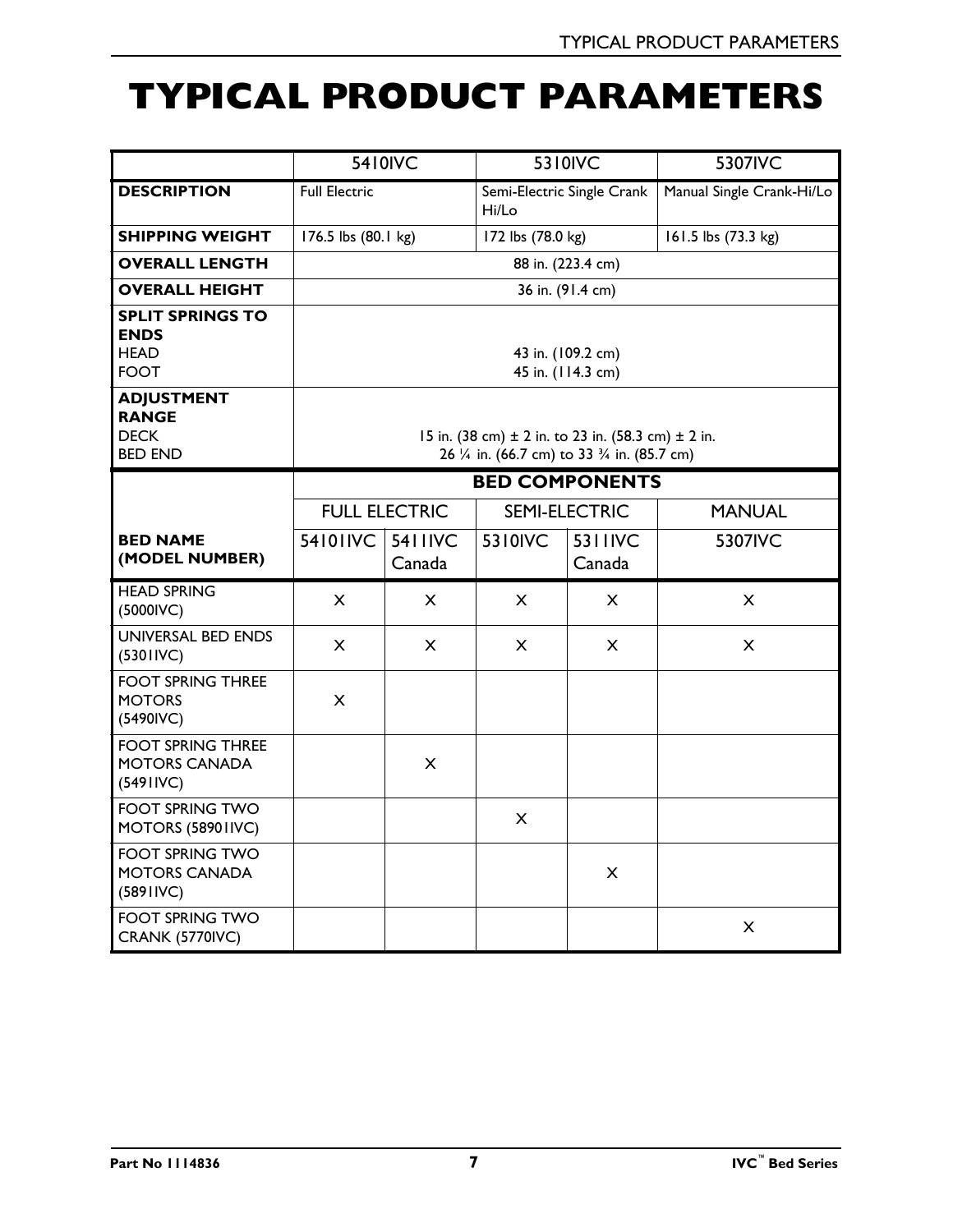# <span id="page-7-0"></span>**SECTION 1—GENERAL GUIDELINES**

## **WARNING**

**SECTION 1 - GENERAL GUIDELINES contains important information for the safe operation and use of this product.**

## <span id="page-7-1"></span>**Operating Information**

DO NOT use near explosive gases.

Keep the product a minimum of 12" away from any direct heat source.

Close supervision is necessary when this product is used by or near children or people with disabilities.

Check all parts for shipping damage and test before using. In case of damage, DO NOT use. Contact a qualified technician for further instruction.

After any adjustments, repair or service and before use, make sure all attaching hardware is tightened securely.

DO NOT let any individual underneath the bed or in between the raised bed frame components at anytime.

When bed is not to be used for an extended period, unplug electric bed from the wall outlet.

If a liquid is spilled in or around the electric bed, unplug the electric bed before cleaning. Clean up the spill and allow the electric bed or the area around the electric bed to dry thoroughly before using the electric controls again.

The manual/electric bed is NOT designed to be used as a patient transport. When transporting a patient, use an approved patient transport. Otherwise, injury or damage may result.

Body weight should be evenly distributed over the surface of the bed. DO NOT lay, sit or lean in such a way that your entire body weight is placed only on raised head or foot sections of the bed. This includes when assisting the user in repositioning or transferring in or out of bed.

When operating/moving manual/electric beds, always ensure that the individual utilizing the bed is positioned properly within the confines of the bed. DO NOT let any extremities protrude over the side or between the bed rails when performing these functions.

After the manual/electric bed has been assembled, always test to make sure that all sections of the manual/electric bed are properly and securely in place before using.

Make sure head and foot springs/sections are connected securely to the universal bed ends before use.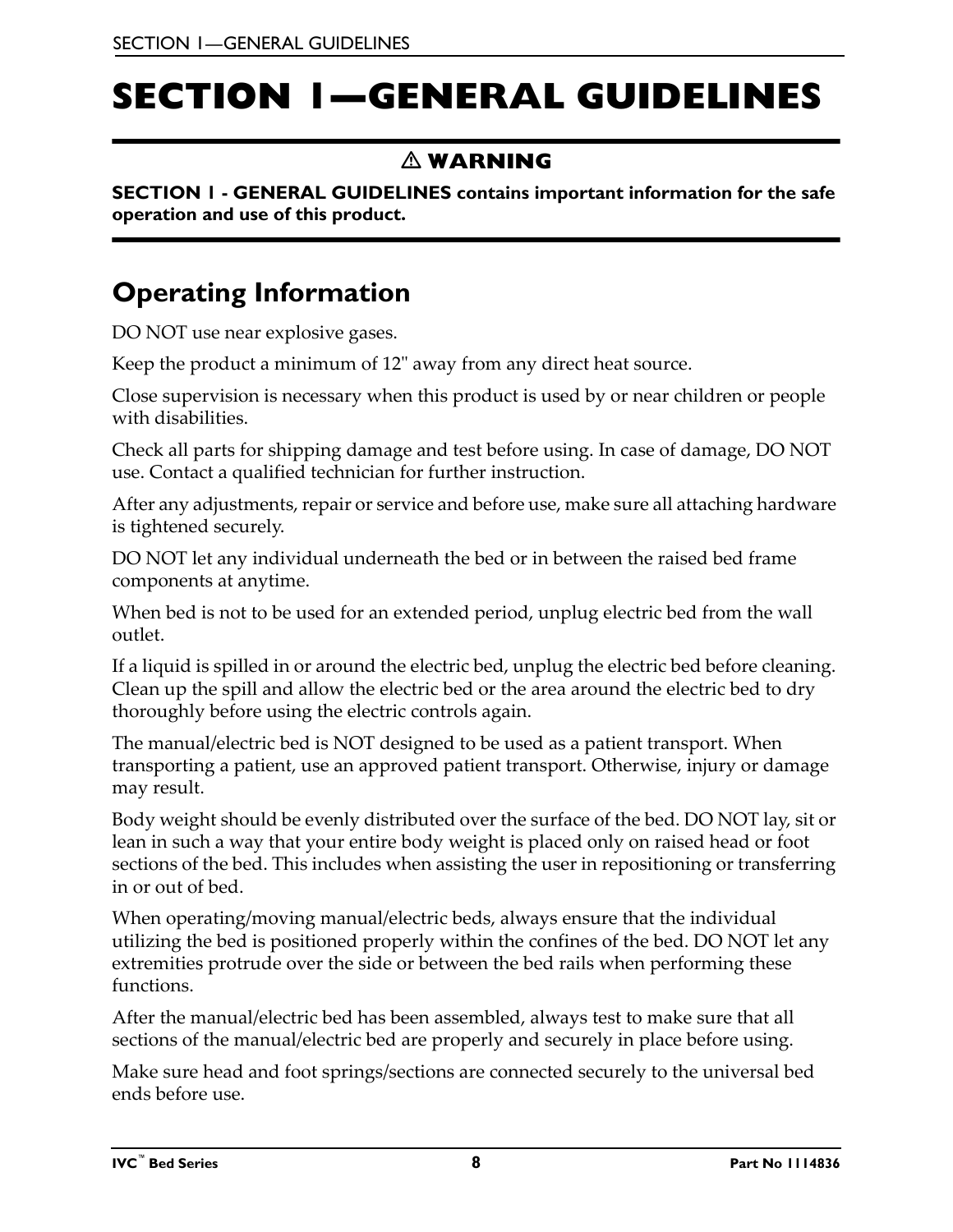If the unit is not working properly, call a qualified technician to examine the unit and repair it.

Keep all moving parts, including the main frame, mattress deck (head and foot springs/sections) and all drive shafts, free of obstruction (i.e. blankets/sheets, heating blankets/pads, tubing, wiring, etc. and other types of products using electric cords which may get tangled around the bed, side rails or legs) during operation of the manual/electric bed.

The manual/electric bed is equipped with locking casters. When transferring into or out of the manual/electric bed, always lock the locking caster(s). Inspect the wheel locks for correct locking action before actual use. Even with casters properly locked, some flooring surfaces such as tile or wood, will allow the bed to move under some conditions. Use on surfaces such as these must be evaluated by the care provider.

ALWAYS remove manual crank(s) before performing electronic functions. Otherwise, the crank(s) will turn when the motor is on and could cause personal injury or damage to the bed.

## **ENTRAPMENT WARNING**

**Proper patient assessment and monitoring, and proper maintenance and use of equipment is required to reduce the risk of entrapment. Variations in bed rail dimensions, and mattress thickness, size or density could increase the risk of entrapment. Visit the FDA website at http://www.fda.gov to learn about the risks of entrapment. Review "A Guide to Bed Safety", published by the Hospital Bed Safety Workgroup, located at www.invacare.com. Use the link located under each bed rail product entry to access this bed safety guide.** 

**Refer to the owners manuals for beds and rails for additional product and safety information.**

**After any adjustments, repair or service and before use, make sure all attaching hardware is tightened securely. Assist rails with dimensions different from the original equipment supplied or specified by the bed manufacturer may not be interchangeable and may result in entrapment or other injury.** 

**Mattress MUST fit bed frame and assist rails snugly to reduce the risk of entrapment.**

## <span id="page-8-0"></span>**Replacement Parts/Accessories**

Possible fire hazard when used with oxygen administering equipment other than nasal or masked type.

Use masked or nasal type oxygen administering equipment only in conjunction with the manual/electric bed. The use of any other type of oxygen administering equipment can result in a fire hazard.

When using nasal or masked type oxygen administering equipment, the oxygen or air tubing MUST be routed and secured properly to ensure that the tubing does not become entangled and/or severed during normal operation of manual/electric bed.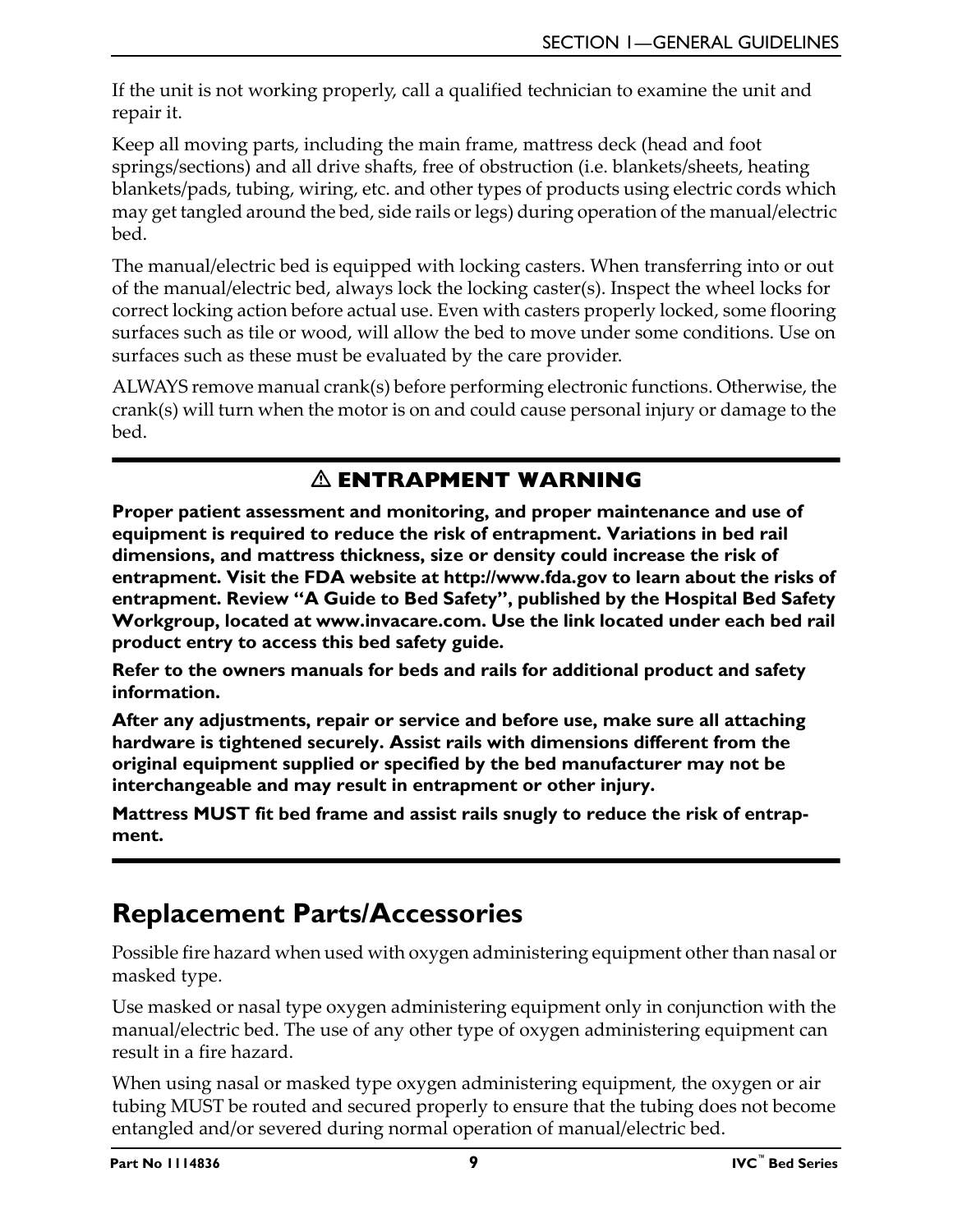ALWAYS test to make sure that the side rails are properly and securely in place before using the manual/electric bed.

Invacare recommends that the mattress be centered on the bed frame. Otherwise, individuals may become entangled between the bed rail and the bed frame.

Physically challenged individuals who cannot prevent themselves from rolling/climbing out of the manual/electric bed may require alternative safe means of restraint.

When used with a manual/electrical bed, the bed rails DO NOT fall under any weight limitations. Bed rails can be deformed or broken if excessive side pressure is exerted on the bed rails. These bed rails are used for the purpose of preventing an individual from inadvertently rolling out of bed. The bed rails are NOT intended nor may be used for restraint purposes. If an individual is capable of injuring himself/herself, a physician or a healthcare professional should be consulted for alternative means of safe restraint.

Although bed rails are not rated to any specific weight limitation, the bed rails may become deformed or broken if excessive side pressure is exerted on the bed rails. The bed rail is not an assist rail for getting into or out of bed. DO NOT use the bed rails as push handles when moving the bed.

DO NOT use the side rails as push handles for moving the manual/electric bed.

Once patient assessment concludes that the patient's condition increases the chance of entrapment, the bed MUST be in the flat position when left unattended.

After raising/lowering the head/foot end of the manual/electric bed, check the distance between the bottom of the bed rail and the mattress. If there is excessive distance between the bottom of the bed rail and the mattress in which individuals may become entangled, adjust the height of the bed rail (if applicable), or provide alternative means of patient protection.

Trapeze units must be positioned on a universal bed end as near as possible to the center point of the bed end. The trapeze is to be used only in assisting the patient in repositioning or transferring in or out of the manual/electric bed.

Traction units must be securely fastened to universal bed ends of the manual/electric bed. These units are to be used only for immobilizing a patient in various traction setups or assisting the patient in repositioning or transferring in or out of the manual/electric bed.

NEVER allow patients to use trapeze or traction units as a total individual weight support.

Trapeze units are to be used only for immobilizing a patient in various traction setups or assisting the patient in repositioning or transferring into or out of bed.

Replacement mattresses and bed side rails with dimensions different than the original equipment supplied or specified by the bed frame manufacturer are not interchangeable. Variations in bed side rail design, width and thickness or firmness of the mattress could cause/contribute to entrapment. Use only authorized Invacare replacement parts and/or accessories otherwise the warranty is void. Invacare will not be responsible for any damage or injury that may result.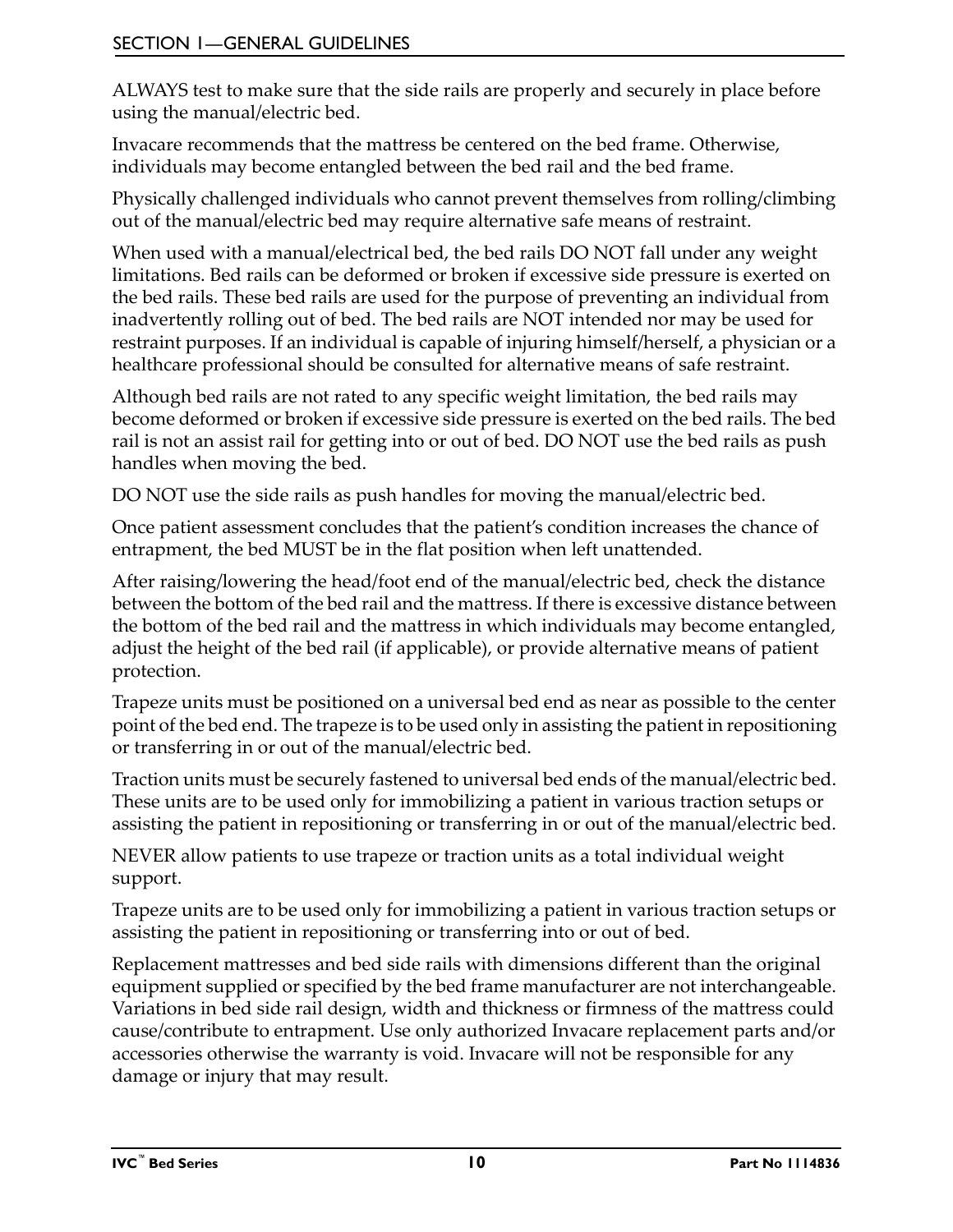## <span id="page-10-0"></span>**Electrical**

## $\triangle$  **DANGER**

**When using an extension cord, use only a three wire extension cord having at least 16 AWG (American Wire Gauge) wire and the same or higher electrical rating as the device being connected. Use of improper extension cord could result in a risk of fire and electric shock. Three prong to two prong adapters should not be used. Use of three prong adapters can result in improper grounding and present a shock hazard to the user.**

NEVER operate if the unit has a damaged cord or plug. If it is not working properly, call a qualified technician for examination and repair.

Keep all electrical cords away from heated or hot surfaces.

Ensure all cables and cords are routed such that they will not become entangled or pinched. Otherwise damage or injury may result.

DO NOT unplug power cord from junction box.

The pendant and power cords must be routed and secured properly to ensure that the cords DO NOT become entangled, pinched and/or severed during operation of the electric bed.

NEVER operate the unit if these cords are damaged.

Refer servicing to qualified personnel only. Grounding reliability depends upon a properly grounded wall outlet.

## <span id="page-10-1"></span>**Repair or Service Information**

DO NOT open assemblies such as the motors, pendant, junction boxes or gear boxes. No user serviceable parts are inside. Only qualified technicians are permitted to repair these parts. If unqualified individuals perform any work on these beds, the warranty is void.

Unplug the power cord from its power source before performing any maintenance on the manual/electric bed. DO NOT unplug the power cord from the junction box. Damage to cord will result.

The junction box is mounted to the foot motor with an actuator clip-lock. If replacing the junction box, remove the actuator clip-lock and slide the junction box away from the foot motor until it is free. Disconnect all cable connections.

Before connecting/disconnecting the connections at the junction box, make sure the cable lock is removed by lightly depressing on the end tabs and lifting. After connectors are plugged in, route all cables into the cable lock slots and snap the cable lock in place. When installing any connectors into the junction box, be sure the cable lock is secure after installation - otherwise, injury or damage may occur.

DO NOT force the connector into the junction box, otherwise - injury or damage may occur.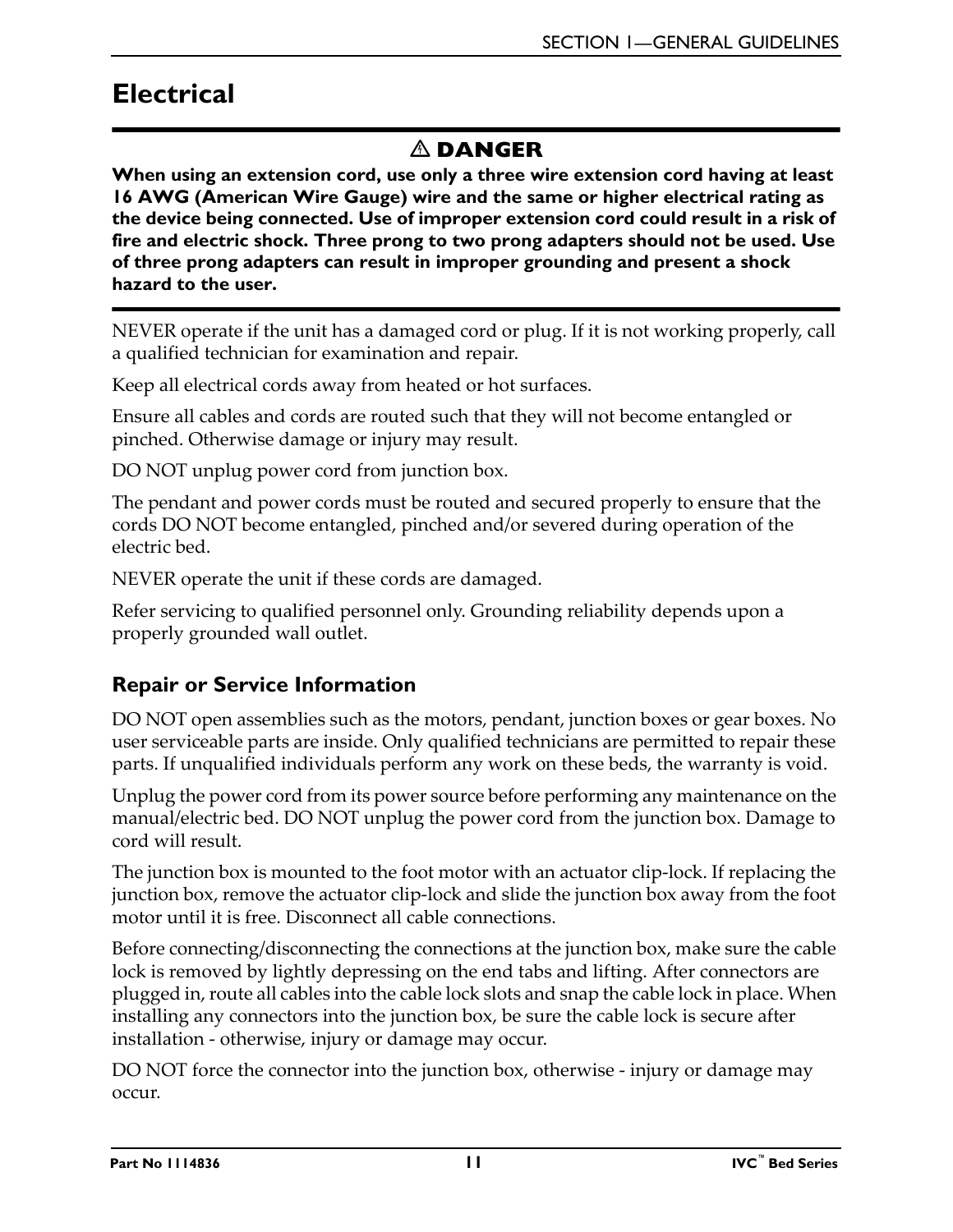Inspect the covering of the bed's control panel and the patient control panel to assure that the covering is not cracked or damaged.

## <span id="page-11-0"></span>**Servicing of Double-Insulated Products**

In a double-insulated product, two systems of insulation are provided instead of grounding. No grounding means is provided on a double-insulated product, nor is a means for grounding to be added to the product. Servicing a double-insulated product requires extreme care and knowledge of the system, and is to be done only by qualified service personnel. Replacement parts for a double-insulated product must be identical to the parts they replace. A double-insulated product is marked with the words "DOUBLE INSULATION" or "DOUBLE INSULATED". The symbol  $(\square)$  is also able to be marked on the product.

# <span id="page-11-1"></span>**Radio Frequency Interference**

Electronic equipment may be influenced by Radio Frequency Interference (RFI). Caution should be exercised with regard to the use of portable communications equipment in the area around such equipment. If RFI causes erratic behavior, unplug the electric bed IMMEDIATELY. Leave unplugged while transmission is in progress.

# <span id="page-11-2"></span>**Weight Limitations**

The total weight limit of the Invacare 36-inch (91.4 cm) wide Manual/Electric bed (including accessories, mattress, occupant and any other person/object positioned on the bed) is 450 pounds (204 kg.); 350 pounds (158 kg) patient weight.

DO NOT permit more than one person on/in the manual/electric bed at any time.

Body weight should be evenly distributed over the surface of the manual/electric bed. DO NOT lay, sit or lean in such a way that your entire body weight is placed only on raised head or foot sections of the bed. This includes when repositioning or transferring in or out of bed.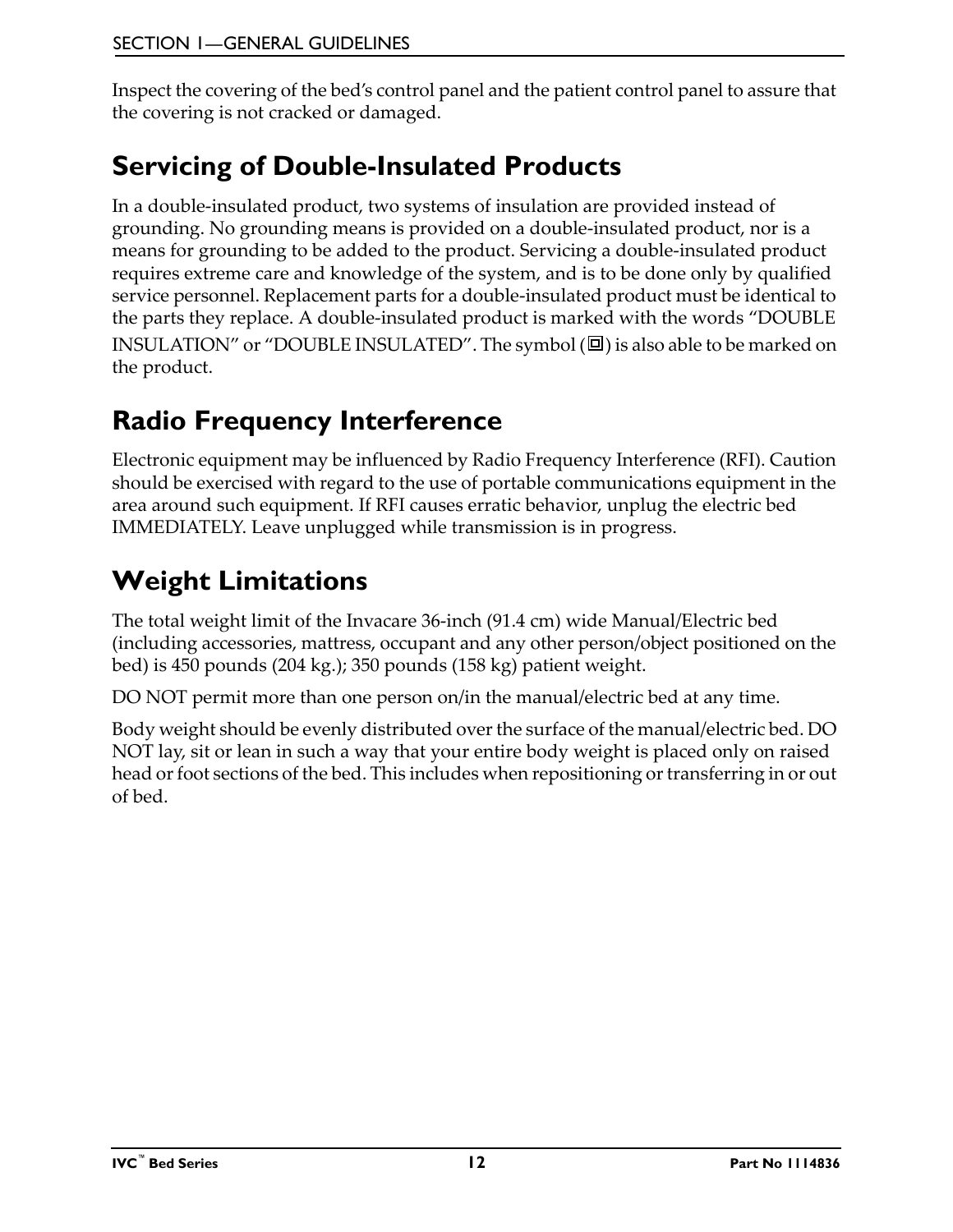# <span id="page-12-0"></span>**SECTION 2—OPERATION**

## **WARNING**

**The Invacare IVC Beds are to be assembled and adjusted by a qualified technician only.**

## <span id="page-12-1"></span>**Operating Full Electric Bed - Models 5410IVC and 5411IVC**

### **WARNING**

**NEVER operate if the unit has a damaged cord or plug. If it is not working properly, call a qualified technician for examination and repair.**

**Keep all electrical cords away from heated or hot surfaces.**

**Ensure all cables and cords are routed such that they will not become entangled or pinched. Otherwise damage or injury may result.**

## **CAUTION**

**Allow a slight pause between adjustments and avoid pressing multiple buttons at the same time. If pendant buttons are depressed too rapidly or multiple buttons are pressed at the same time, the desired feature may not activate. Simply release the pendant button, permit a slight pause and then activate the next operation.**

**On Full Electric beds the Hi/Lo crank MUST be removed before the bed is placed in service. If left in place the crank may cause damage or personal injury.**

*NOTE: For this procedure, refer to [FIGURE 2.1 on page 14](#page-13-2).*

Before placing the bed into use, test it by operating it through all phases of its operation.

- 1. If any problems arise during the test, recheck all electrical connections and mechanical hook ups.
- 2. Full electric beds use a six function pendant for all bed operations.
- 3. All full electric beds come with an emergency crank to allow operation in the event of a power outage.

#### <span id="page-12-2"></span>**Raising and Lowering the Entire Bed**

#### **WARNING**

**DO NOT place pendant under or between objects. This may unintentionally press the buttons and may cause injury or damage.**

*NOTE: For this procedure, refer to Detail "A" of [FIGURE 2.1](#page-13-2).*

- 1. To raise the entire bed, press the "Bed Up" button.
- 2. To lower entire bed, press the "Bed Down" button.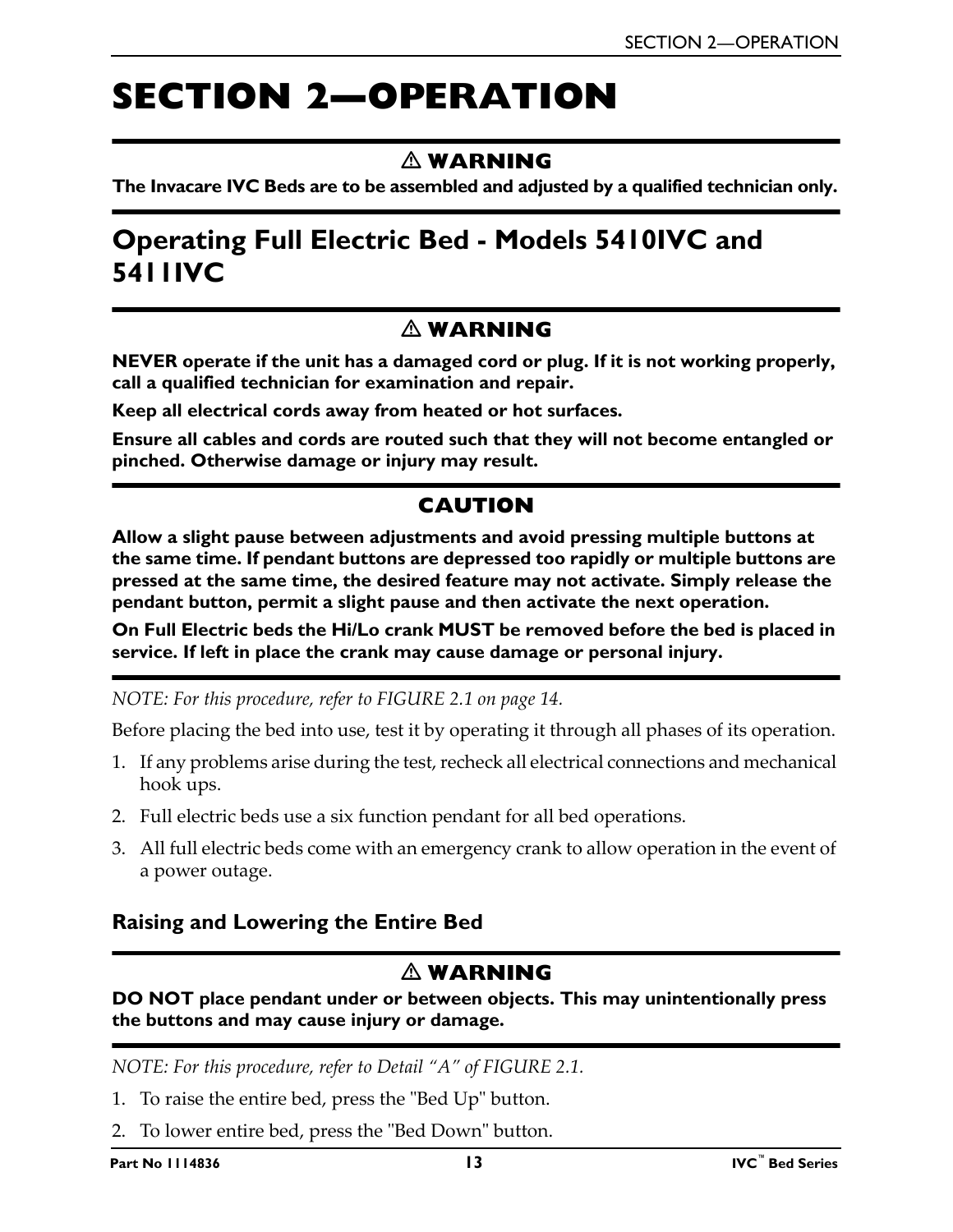## <span id="page-13-0"></span>**Raising and Lowering the Head and Foot Sections**

*NOTE: For this procedure, refer to Detail "A" of [FIGURE 2.1](#page-13-2).*

- 1. To raise the head of the bed, press the "Head Up" button.
- 2. To lower the head of the bed, press the "Head Down" button.
- 3. To raise the foot of the bed, press the "Foot Up" button.
- 4. To lower the foot of the bed, press the "Foot Down" button.



**FIGURE 2.1** [Operating Full Electric Bed - Models 5410IVC and 5411IVC](#page-12-1)

## <span id="page-13-2"></span><span id="page-13-1"></span>**Operating the Semi-Electric Bed - Models 5310IVC and 5311IVC**

*NOTE: For this procedure, refer to [FIGURE 2.2](#page-14-3).*

- 1. Perform one of the following:
	- Use a four function pendant for head and foot spring functions.
	- Use a hand crank for Hi/Lo bed operation.
- 2. Test all operating features of the bed.
- 3. If any problems arise during test, recheck all electrical connections and mechanical hook ups.

*NOTE: All semi-electric beds come with an emergency crank to allow continued operation in the event of a power outage.*

## **CAUTION**

#### **If a button on the pendant does not release or sticks, the bed spring will not stop moving.**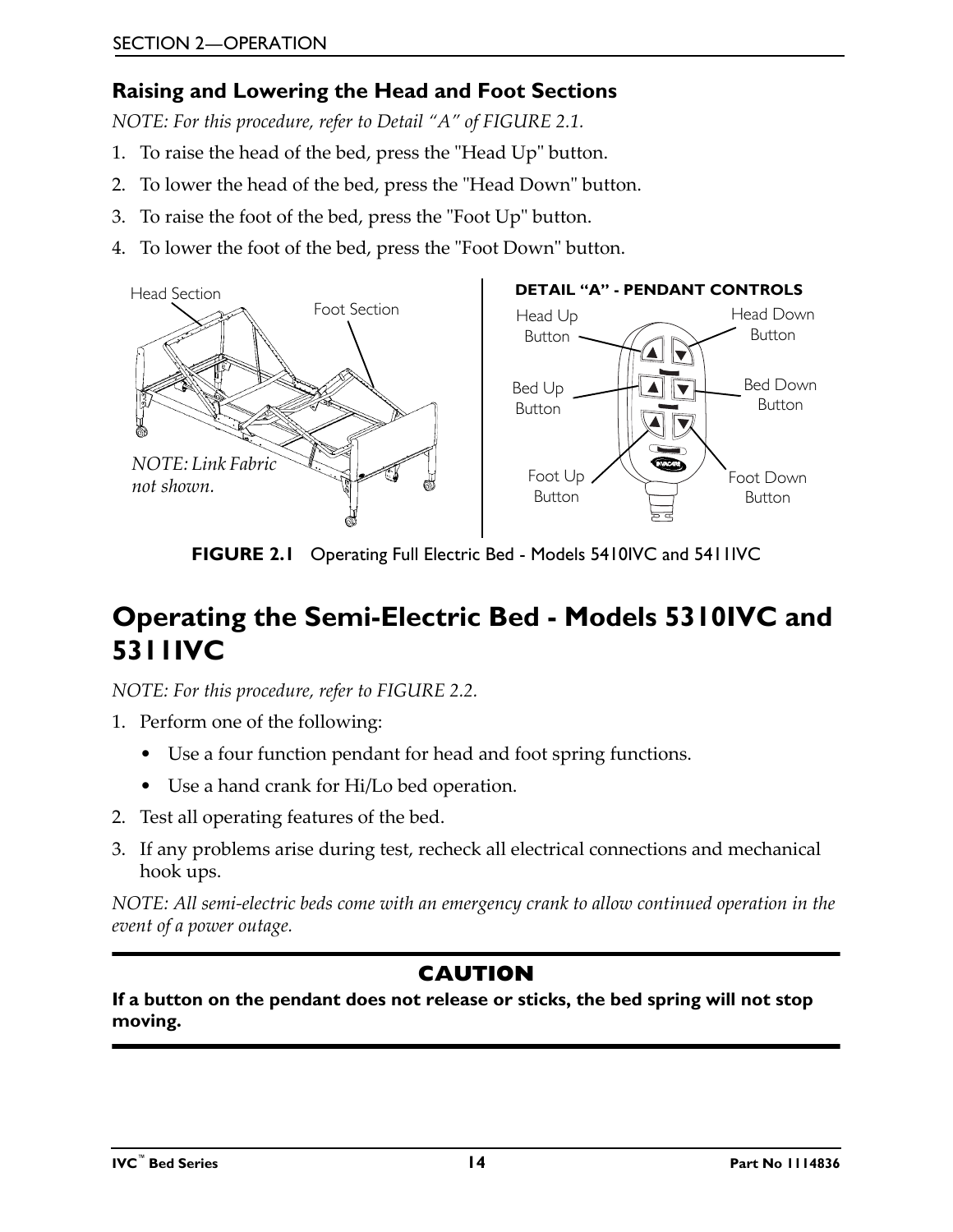### <span id="page-14-0"></span>**Raising and Lowering Head and Foot Sections**

*NOTE: For this procedure, refer to Detail "A" of [FIGURE 2.2](#page-14-3).*

- 1. To raise the head of the bed, press the "Head Up" button.
- 2. To lower the head of the bed, press the "Head Down" button.
- 3. To raise the foot of the bed, press the "Foot Up" button.
- 4. To lower the foot of the bed, press the "Foot Down" button.

### <span id="page-14-1"></span>**Raising and Lowering the Entire Bed**

1. Model 5310IVC - Use crank "B" to raise and lower the entire bed.



**FIGURE 2.2** [Operating the Semi-Electric Bed - Models 5310IVC and 5311IVC](#page-13-1)

## <span id="page-14-3"></span><span id="page-14-2"></span>**Using the Emergency Crank**

*NOTE: For this procedure, refer to [FIGURE 2.3](#page-15-2).*

*NOTE: If the full electric or semi-electric bed needs to be adjusted manually due to a power outage or an electronic malfunction, use the emergency crank to make the adjustments.You should find the Emergency crank stored in the link fabric of the spring deck. If you do not find the crank, contact your dealer.* 

- 1. Remove the emergency crank from the spring deck of the bed under the mattress.
- 2. Locate the exposed shaft end according to the function you want to perform. Refer to [FIGURE 2.3.](#page-15-2)
- 3. Attach the emergency crank to A, B, or C.
- 4. [Refer to Operating the Manual Bed on page 16](#page-15-0) for further instruction.

*NOTE: Push in the emergency crank while turning it the desired direction.*

*NOTE: To move the entire bed on full electric models, open drive shaft cover on the foot end of the gear box.*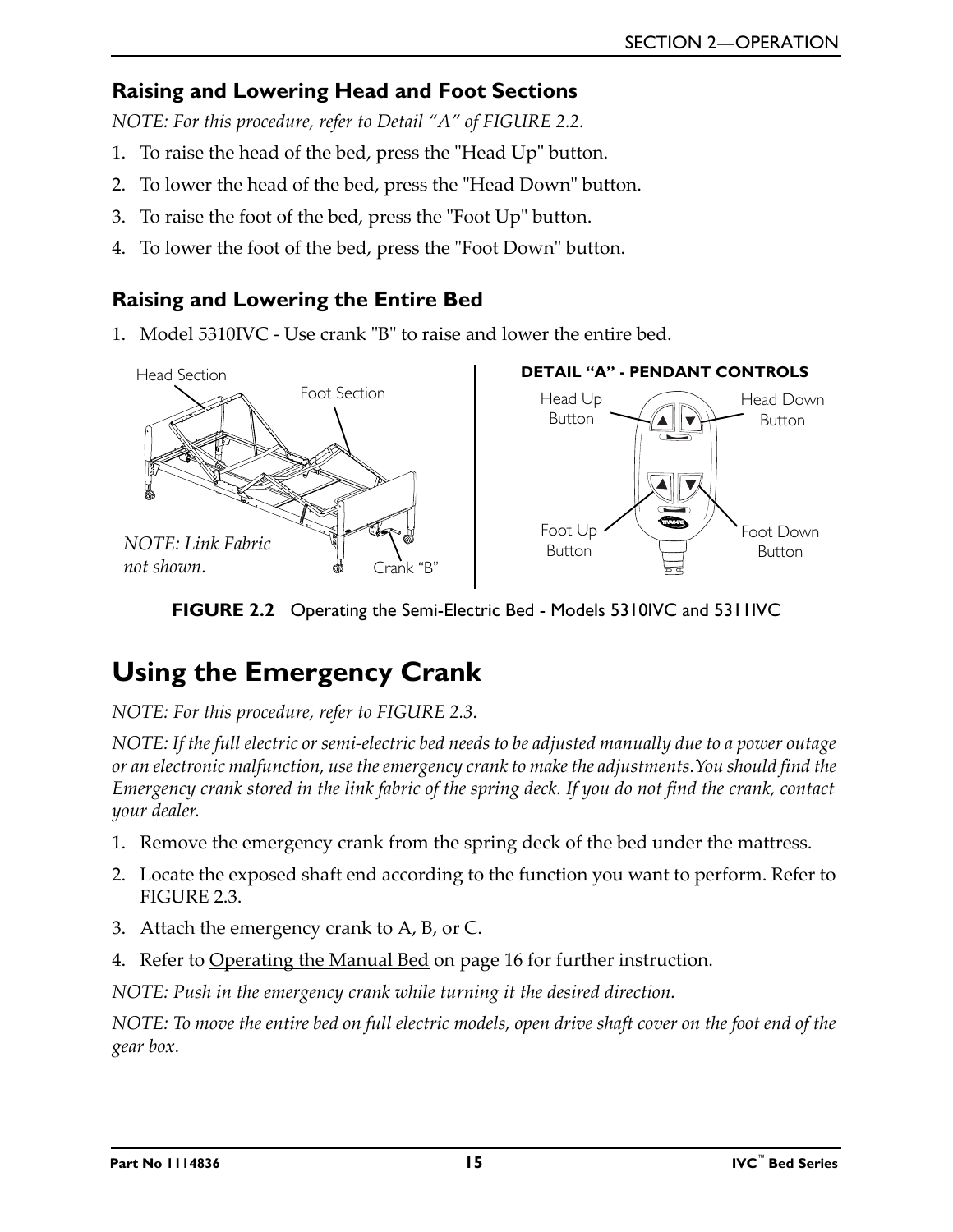

<span id="page-15-2"></span>**FIGURE 2.3** [Using the Emergency Crank](#page-14-2) - [Operating Full Electric Bed - Models 5410IVC and](#page-12-1)  [5411IVC](#page-12-1)

## <span id="page-15-4"></span><span id="page-15-0"></span>**Operating the Manual Bed**

*NOTE: For this procedure, refer to [FIGURE 2.4](#page-15-3).*

- 1. Perform one of the following:
	- Raise or lower the head section with crank "A"
	- Raise or lower the foot section with crank "C".
	- For Model 5307IVC only Raise or lower the entire bed with crank "B".
- 2. Test all operating features of the bed.
- 3. If any problems arise during testing, recheck all mechanical hook ups.



**FIGURE 2.4** [Operating the Manual Bed](#page-15-0) - Model 53071IVC

## <span id="page-15-3"></span><span id="page-15-1"></span>**Optional Bed Rails**

## **WARNING**

**DO NOT install the optional bed rails without reading and understanding all of the instructions in the instruction sheet that accompanies the bed rail kit.**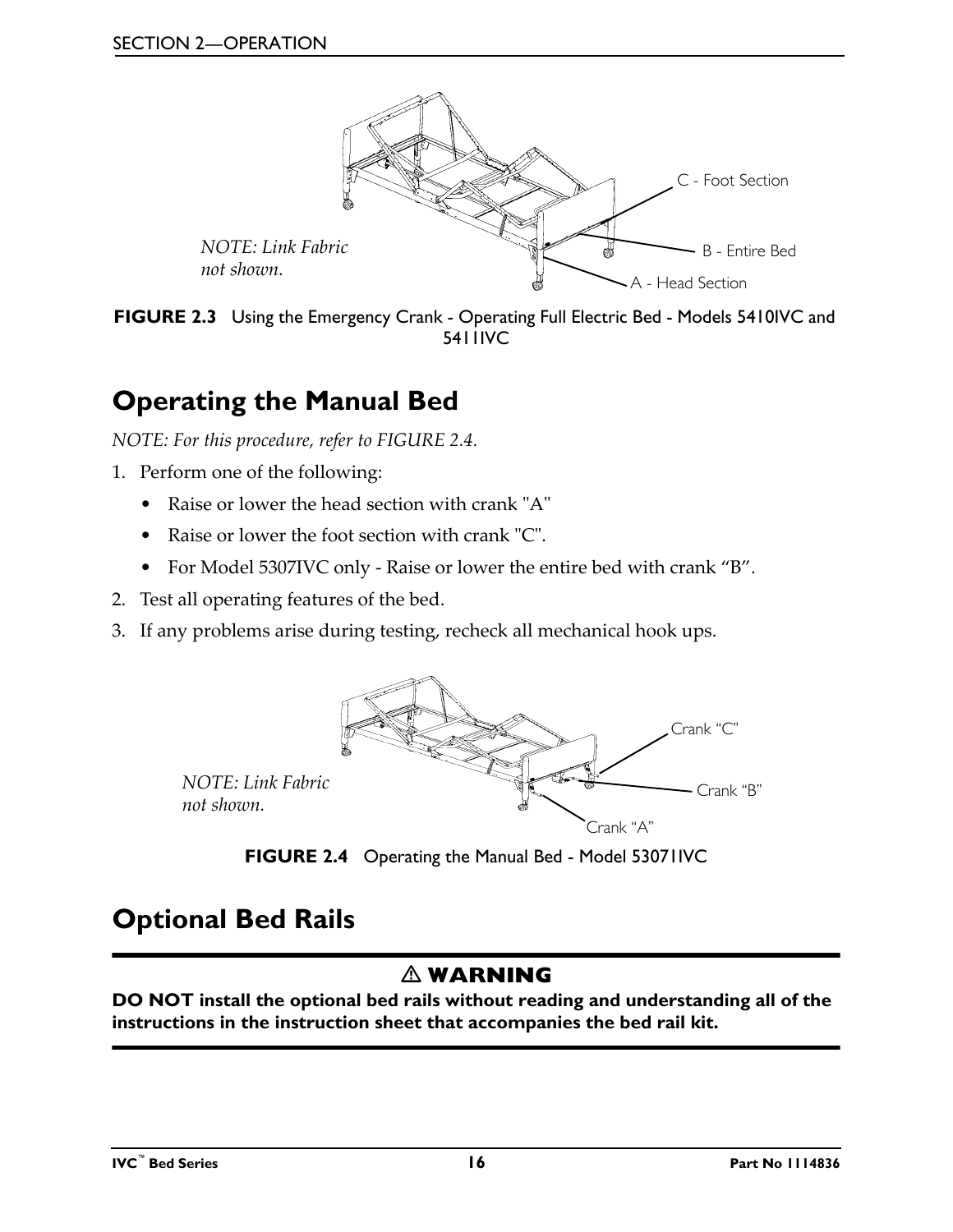# <span id="page-16-0"></span>**SECTION 3—TROUBLESHOOTING**

## <span id="page-16-1"></span>**Troubleshooting Electrical**

| <b>SYMPTOM</b>                                                                                                                                          | <b>PROBABLE CAUSE</b>            | <b>SOLUTIONS</b>                                                                                               |
|---------------------------------------------------------------------------------------------------------------------------------------------------------|----------------------------------|----------------------------------------------------------------------------------------------------------------|
| Bed spring does not<br>move.                                                                                                                            | End of stroke reached.           | Operate opposite button.                                                                                       |
| Full Electric Bed: Hi/Lo<br>function does not work.                                                                                                     | Bed not plugged in.              | Ensure power cord is plugged into power<br>source.                                                             |
|                                                                                                                                                         | Pendant not functioning.         | Ensure Pendant is correctly connected to<br>junction box.<br>Ensure Pendant cable not entangled/pinched.       |
|                                                                                                                                                         | Cables                           | Ensure cables are not entangled/pinched.<br>Call the dealer for repair/replacement of<br>cables and/or motors. |
|                                                                                                                                                         | Broken cable lock.               | Call dealer to replace cable lock.                                                                             |
|                                                                                                                                                         | Household fuse or breaker blown. | Check household fuse/breaker box.                                                                              |
|                                                                                                                                                         | Motors are not functioning.      | Call dealer.                                                                                                   |
|                                                                                                                                                         | Hi/Lo Motor.                     | Ensure cables are not entangled or pinched.<br>Call dealer.                                                    |
|                                                                                                                                                         | Thermal Protection Activated.    | Allow bed unit to sit for 30 minutes and retry.                                                                |
| Bed Spring does not stop<br>moving.                                                                                                                     | Pendant.                         | Check for depressed/stuck buttons. If button is<br>stuck, call dealer for repair.                              |
| Bed Hi/Lo movement<br>does not stop.                                                                                                                    |                                  | Check cables, if damaged call dealer.                                                                          |
| Bed is producing unusual<br>sounds, burning odors, or<br>movement deviations<br>observed in the controls.<br>motors, or the limits<br>switch functions. |                                  | Call dealer.                                                                                                   |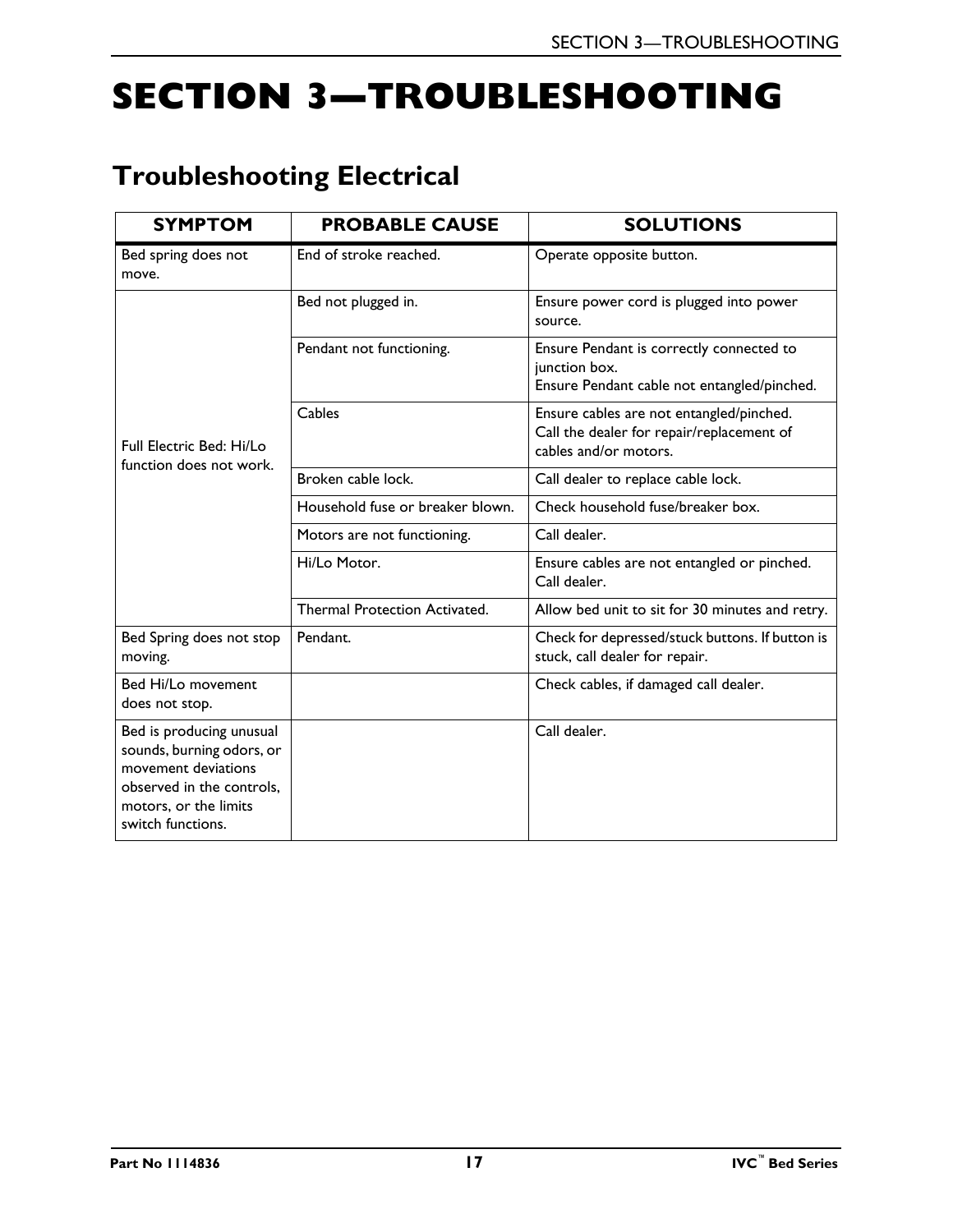## <span id="page-17-0"></span>**Troubleshooting Mechanical**

| <b>SYMPTOM</b>                                                                 | <b>PROBABLE CAUSE</b>                                 | <b>SOLUTIONS</b>                                            |
|--------------------------------------------------------------------------------|-------------------------------------------------------|-------------------------------------------------------------|
| Bed does not stay in<br>place.                                                 | Casters unlocked.                                     | Lock Casters.                                               |
| Bed springs do not move.                                                       | Pull tube.                                            | Check pull tube(s) for binding. Call dealer for<br>repairs. |
|                                                                                | Manual Beds - crank(s) not<br>working.                | Call dealer.                                                |
| Bed ends move in<br>opposite directions<br>(electrical or manual<br>bed).      | Drive Shaft connected to wrong<br>gear box shaft.     | Call dealer.                                                |
| Hi/Lo function does not                                                        | Crank not properly installed.                         | Call dealer.                                                |
| work.                                                                          | Drive shaft disconnected.                             | Call dealer.                                                |
| Pressing function on<br>pendant results in motion<br>other than that intended. | Motor cable connections to<br>junction box incorrect. | Call dealer.                                                |

## **WARNING**

**Read all general guidelines, warnings and cautions before performing any repair/maintenance on the bed. All repair and maintenance on the bed should be performed by a qualified technician.**

## <span id="page-17-1"></span>**Maintenance Checklist**

Invacare recommends the following maintenance and cleaning procedures be conducted between users or as needed. This form is provided as a guide to help with documentation.

### **Mechanical Inspection and Maintenance**

- ❑ Inspect all bed components for damage or excessive wear.
- ❑ Visually examine all welds for cracks.
- ❑ Inspect the head and foot spring sections for bending, warping or damage.
- ❑ Inspect all bolts and rivets to ensure that they are securely tightened and functioning properly.
- ❑ Check sleep surfaces to ensure all links are intact.
- ❑ Check casters to ensure they lock, if applicable, and roll properly.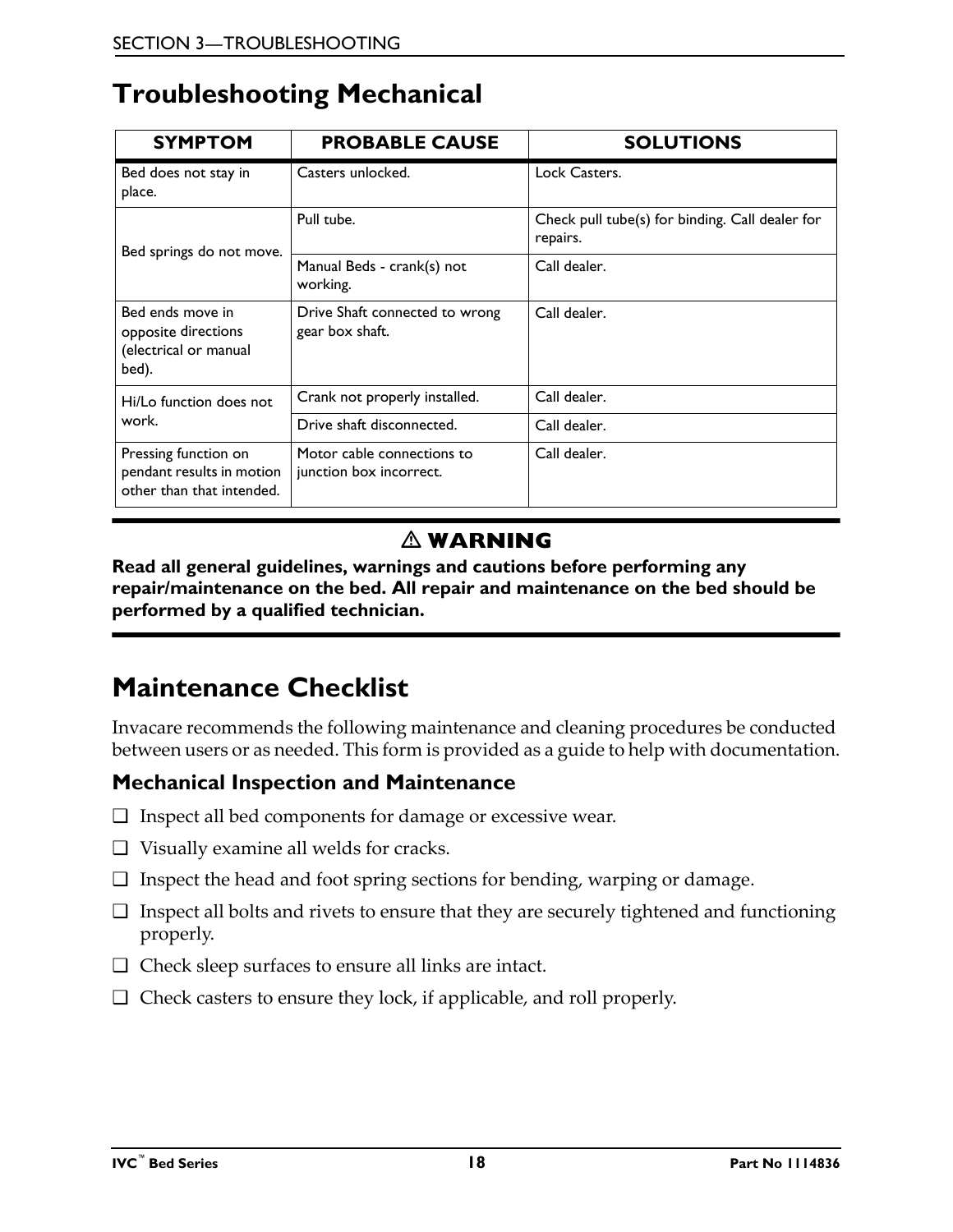#### <span id="page-18-0"></span>**Electrical Inspection and Maintenance**

- ❑ Inspect all electrical bed components for damage or excessive wear (i.e. cracked or broken housings, or worn components).
- ❑ Check pendant, power and motor cords for chafing, cuts or excessive wear.
- ❑ Make sure all plugs are fully attached and free of damage.
- ❑ Make sure cable lock on junction box is properly positioned and locked
- ❑ Check all functions:
	- Head raises and lowers properly.
	- Foot raises and lowers properly.
	- Bed Ends raise and lower properly.

## <span id="page-18-1"></span>**Pass/Fail**

- ❑ PASS: Bed and all components have passed all of the above inspection criteria and the bed is ready for placement into a client's home.
- ❑ FAIL: Bed, or any component, has failed any of the above inspection criteria. Tag the bed or component with a complete description of the failure(s) and have the bed serviced.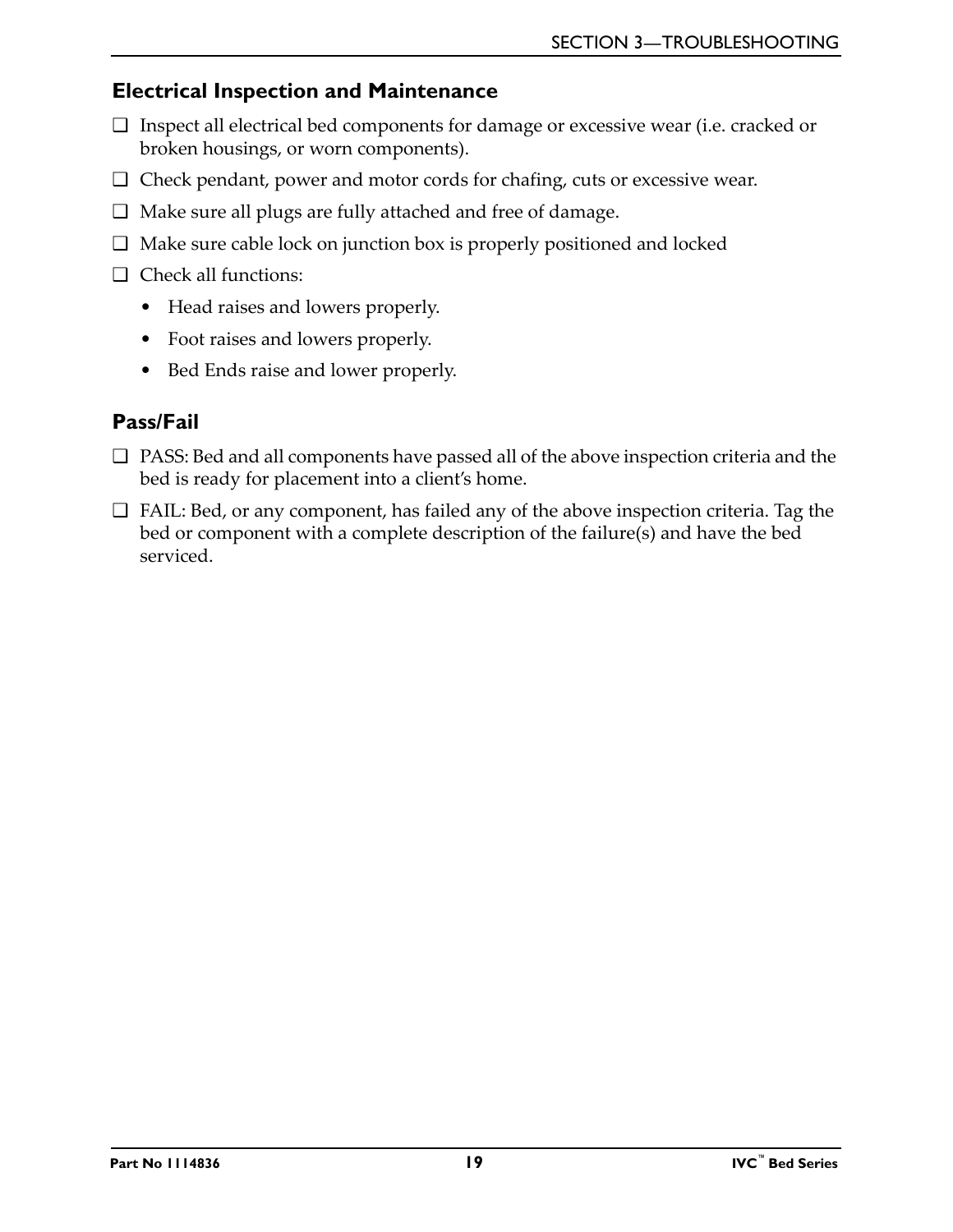# <span id="page-19-0"></span>**ASSEMBLY, MAINTENANCE AND ADJUSTMENT SECTIONS - FOR DEALERS ONLY**

## **WARNING**

**The procedures in the following sections MUST be performed by a qualified technician.**

## <span id="page-19-1"></span>**Overview of Procedures**

## <span id="page-19-2"></span>**Receiving**

## <span id="page-19-3"></span>**Unpacking**

- ❑ Unpacking the Bed Ends
- ❑ Unpacking Foot and Head Spring Sections

## <span id="page-19-4"></span>**Set-Up**

- ❑ Assembling the Head and Foot Spring Sections
- ❑ Assembling the Spring Fabric
- ❑ Adjusting and Reconnecting the Head Section Pull Tube
- ❑ Installing the Casters
- ❑ Assembling the Universal Bed Ends
- ❑ Assembling the Drive Shaft
- ❑ Inspecting the Bed
- ❑ Installing/Removing the Cable Lock
- ❑ Installing the Manual Crank for Hi/Lo Function
- ❑ Installing/Removing the Pendant

## <span id="page-19-5"></span>**Storing the Beds**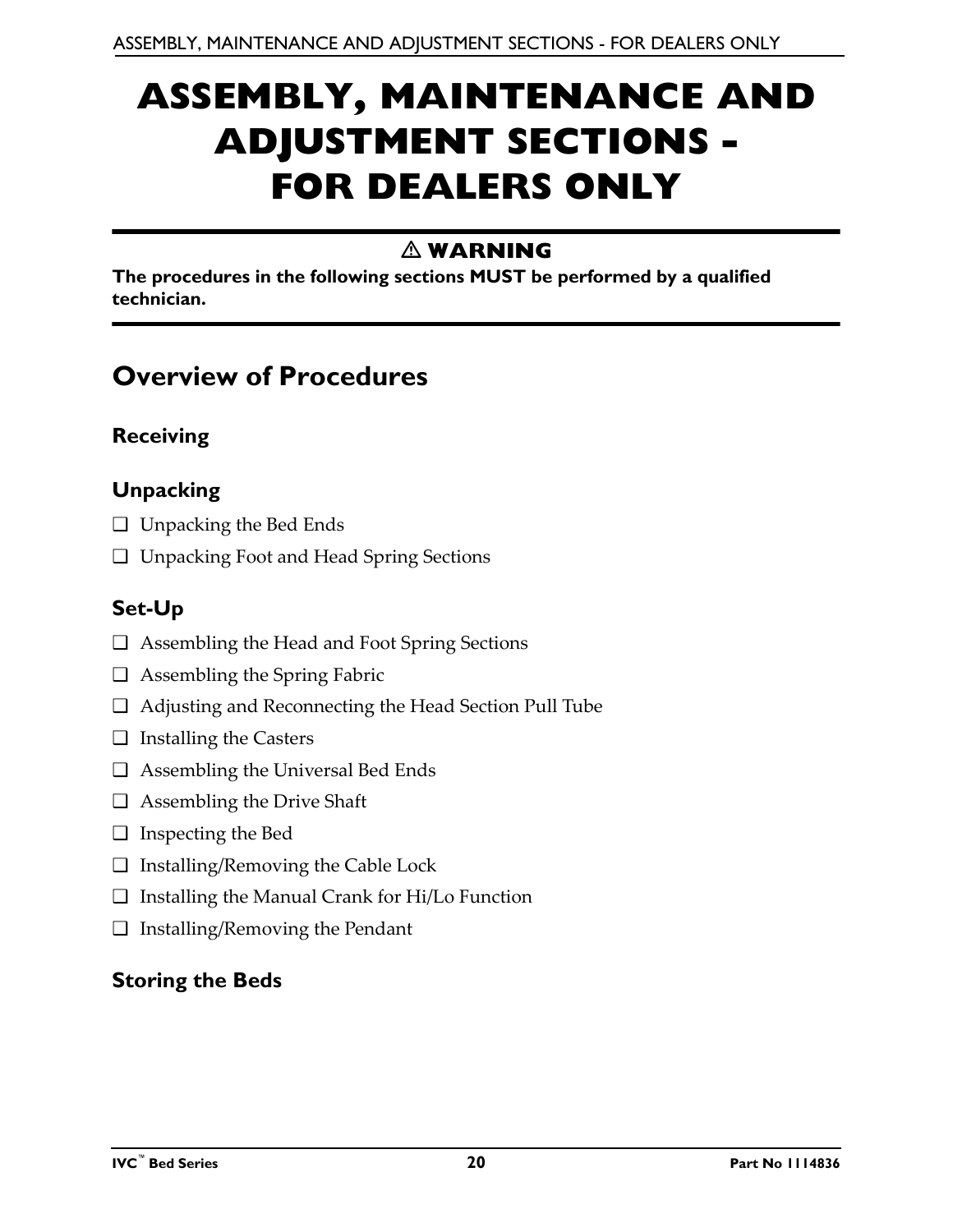# <span id="page-20-0"></span>**SECTION 4—PACKAGING, HANDLING, AND SET-UP**

# <span id="page-20-1"></span>**Receiving**

- 1. Count cartons before signing shipping papers.
- 2. Designate someone at the facility to receive and inspect all merchandise. Use the master order acknowledgment to check off items as they are received.
- 3. Compare the number of cartons shipped with the number of cartons actually received and note such on the consignee copy of the freight bill. Make sure to have the truck driver sign the copy acknowledging the count.
- 4. If shortage occurs, IMMEDIATELY contact Invacare Customer Service department.

# <span id="page-20-2"></span>**Unpacking**

*NOTE: Check all parts for shipping damage. In case of shipping damage, DO NOT use. Contact Dealer/Carrier for further instruction.*

## **CAUTION**

**DO NOT plug the power cord into a power source until assembly is complete. To do so could result in damage or personal injury.**

**DO NOT attempt to operate bed controls prior to completion of assembly, otherwise damage to bed components may occur.**

## <span id="page-20-3"></span>**Unpacking the Bed Ends**

*NOTE: For this procedure, refer to FIGURE 4.1.*

- 5. Remove any loose packing from the carton.
- 6. Bed End carton includes:
	- Two Universal Bed Ends
	- Four Casters (two locking and two non-locking casters)
	- One Drive Shaft Assembly in two pieces
	- One Hand Crank

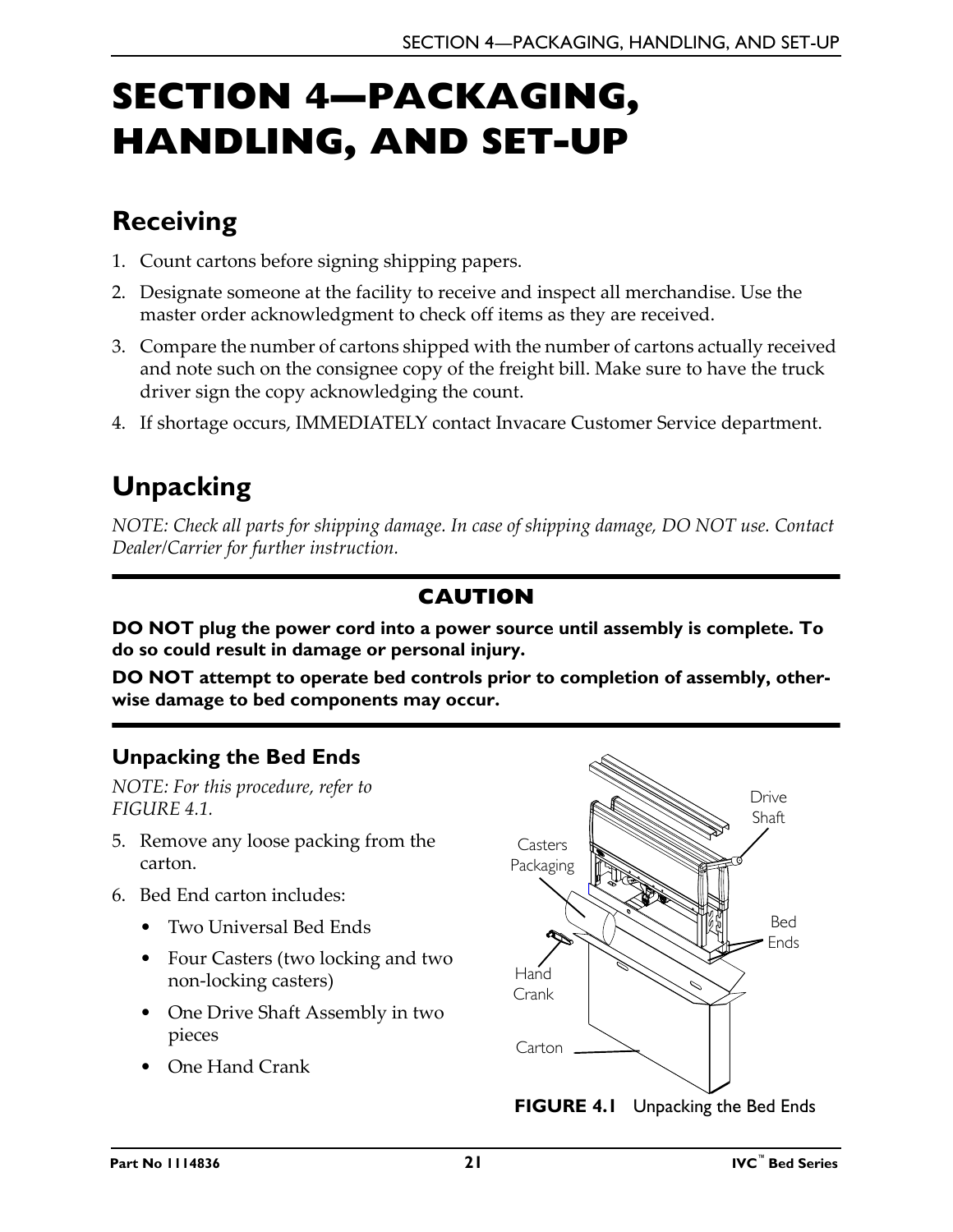## <span id="page-21-0"></span>**Unpacking Foot and Head Spring Sections**

*NOTE: For this procedure, refer to FIGURE 4.2.*

- 1. Remove any loose packing from the carton.
- 2. Foot Spring Section carton includes:
	- One Foot Spring (electric beds include pendant, junction box with power cord, and head, foot and hi/lo [full electric only] motors with cables).
	- One emergency crank handle (electric beds ONLY).
- 3. Head Spring Section carton includes:
	- One Head Spring.



**FIGURE 4.2** [Unpacking Foot and Head Spring Sections](#page-21-0)

## <span id="page-21-1"></span>**Set-Up**

## <span id="page-21-2"></span>**Assembling the Head and Foot Spring Sections**

## **WARNING**

**DO NOT attempt to operate bed controls prior to completion of assembly as damage to bed components or personal injury may occur.**

*NOTE: For this procedure, refer to FIGURE 4.3 and FIGURE 4.4 on page 23.*

- 4. Remove the head spring section (5000 IVC) of the bed from the packing carton.
- 5. Place the head spring section on its side to your left so the center mounting latches are on the right. Refer to FIGURE 4.3.
- 6. Open the head spring section to a 45° to 90° angle to support the spring section. Refer to FIGURE 4.3.
- 7. Remove the foot spring section of the bed from the packing carton.
- 8. Place the foot spring section on its side on your right with the head spring pull tube at the top of the assembly. The center mounting rivets should be on the left. Refer to FIGURE 4.3.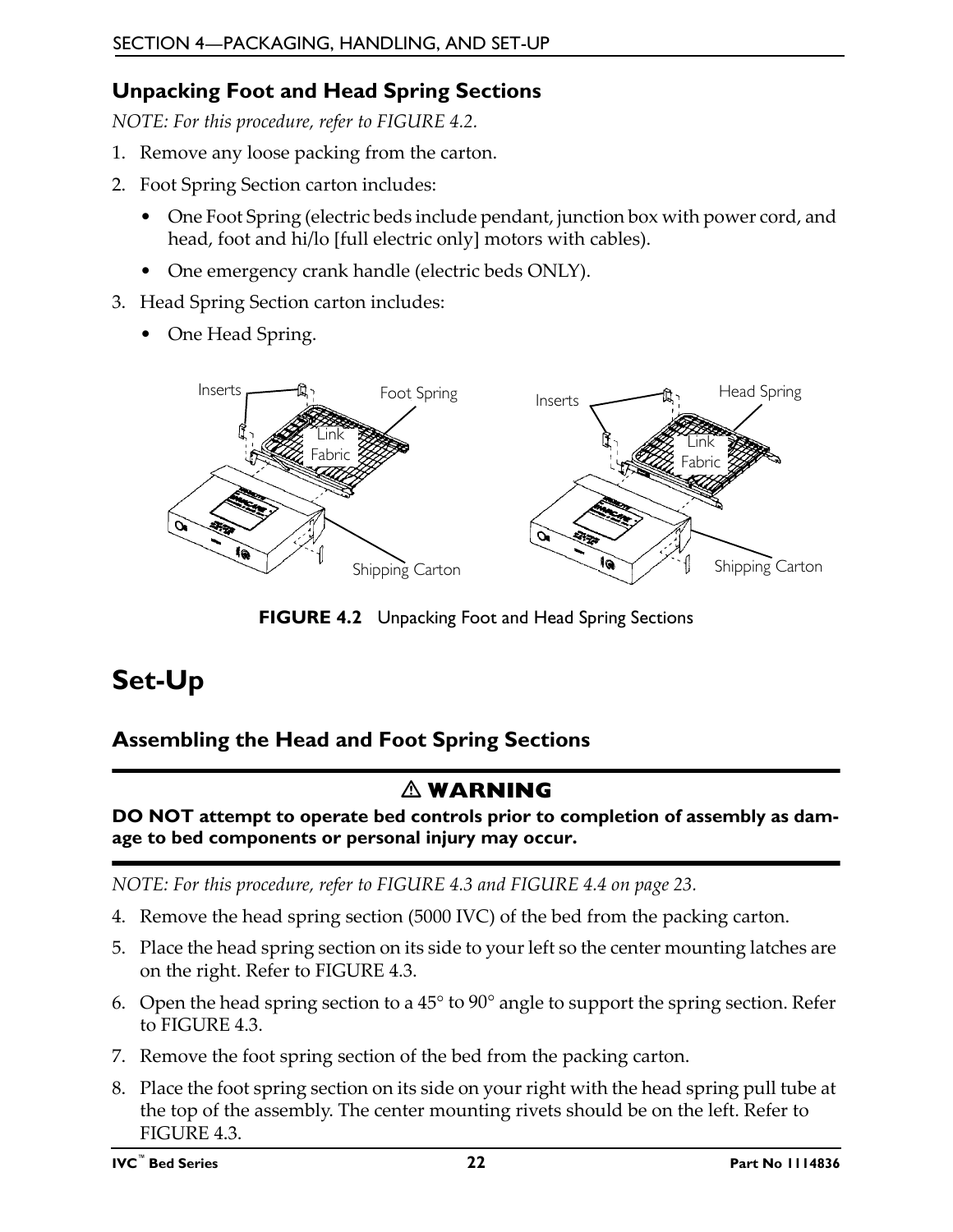

**FIGURE 4.3** [Set-Up](#page-21-1)

*NOTE: For set-up purposes, the motors on the semi-electric (5890IVC and 5891IVC) and full electric (5490IVC and 5491IVC) foot springs as well as the crank handles on the manual foot springs (5770IVC) should be on your right.* 

- 9. Place the head and foot springs approximately 90° from each other.
- 10. Hook the bottom head spring center mounting latch to the bottom foot spring center mounting rivet. Refer to FIGURE 4.4.
- 11. Hook the top head spring center mounting latch to the top foot spring center mounting rivet. Refer to FIGURE 4.4.

*NOTE: It may be necessary to lift the head spring or foot spring slightly to secure the mounting latches and rivets.*

12. After head and foot springs are connected, push the springs into a horizontal (straight) position while keeping the springs on their sides.



**FIGURE 4.4** [Set-Up](#page-21-1)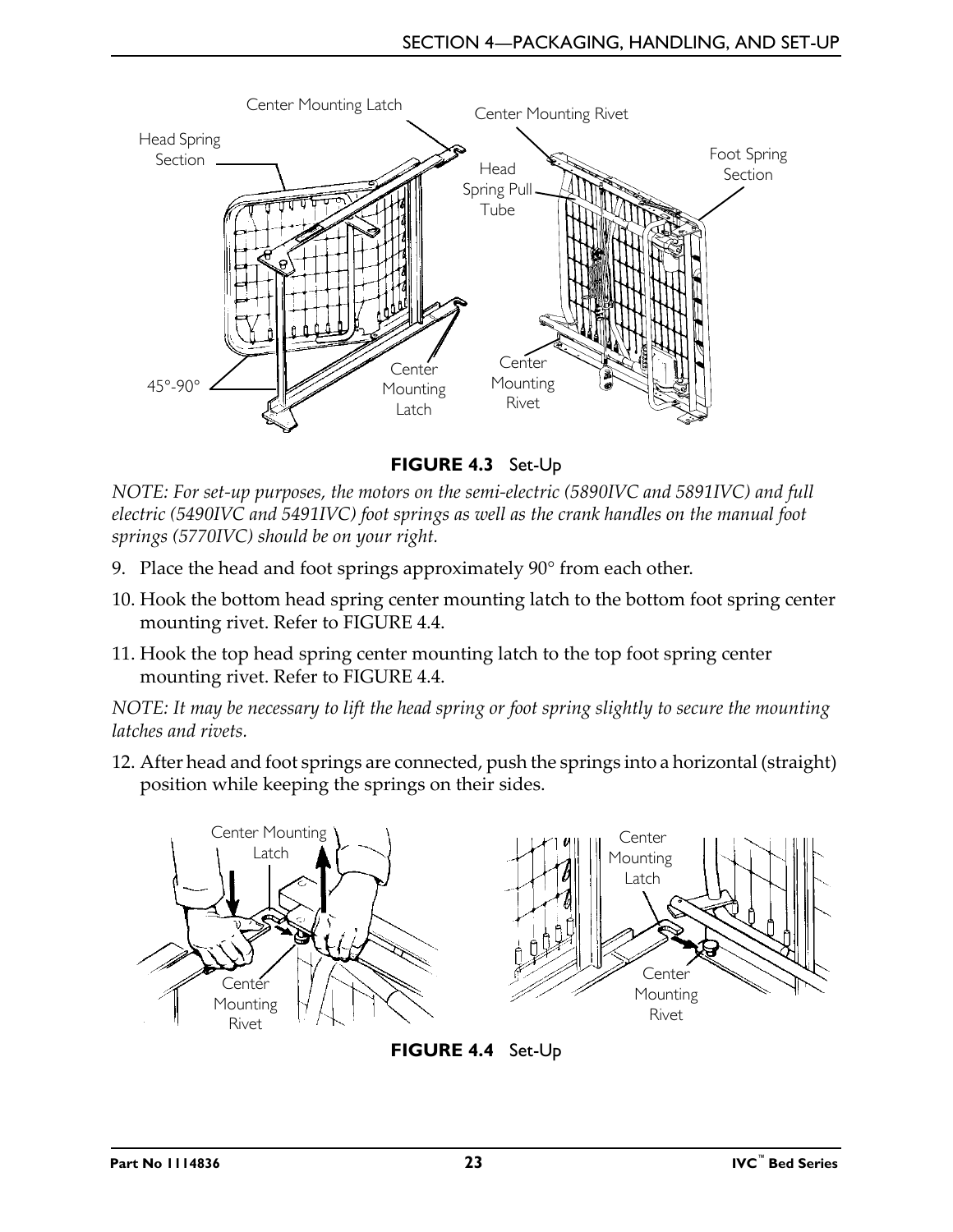## <span id="page-23-0"></span>**Assembling the Spring Fabric**

*NOTE: For this procedure, refer to FIGURE 4.5.*

- 1. Lift the head spring away from the bed frame to give slack to the fabric.
- 2. Connect the spring fabric together with the links provided. Refer to FIGURE 4.5.



**FIGURE 4.5** [Assembling the Spring Fabric](#page-23-0)

## <span id="page-23-2"></span><span id="page-23-1"></span>**Adjusting and Reconnecting the Head Section Pull Tube**

*NOTE: For this procedure, refer to FIGURE 4.6 on page 25.*

- 1. To disconnect the head pull tube assembly from the side frame of the foot spring remove the hitch pin, grommet/washer from the clevis pin. (Refer to FIGURE 4.6, Detail "A".)
- 2. Extend the inner pull tube shaft manually until the spring button "clicks" into the adjustment hole of the outer pull tube.
- 3. Connect the pull tube end assembly to the lift arm of the head spring as follows (Refer to FIGURE 4.6, Detail "B"):
	- A. Insert the clevis pin into the lift arm slot.
	- B. Replace the grommet/washer.
	- C. Secure with hitch pin.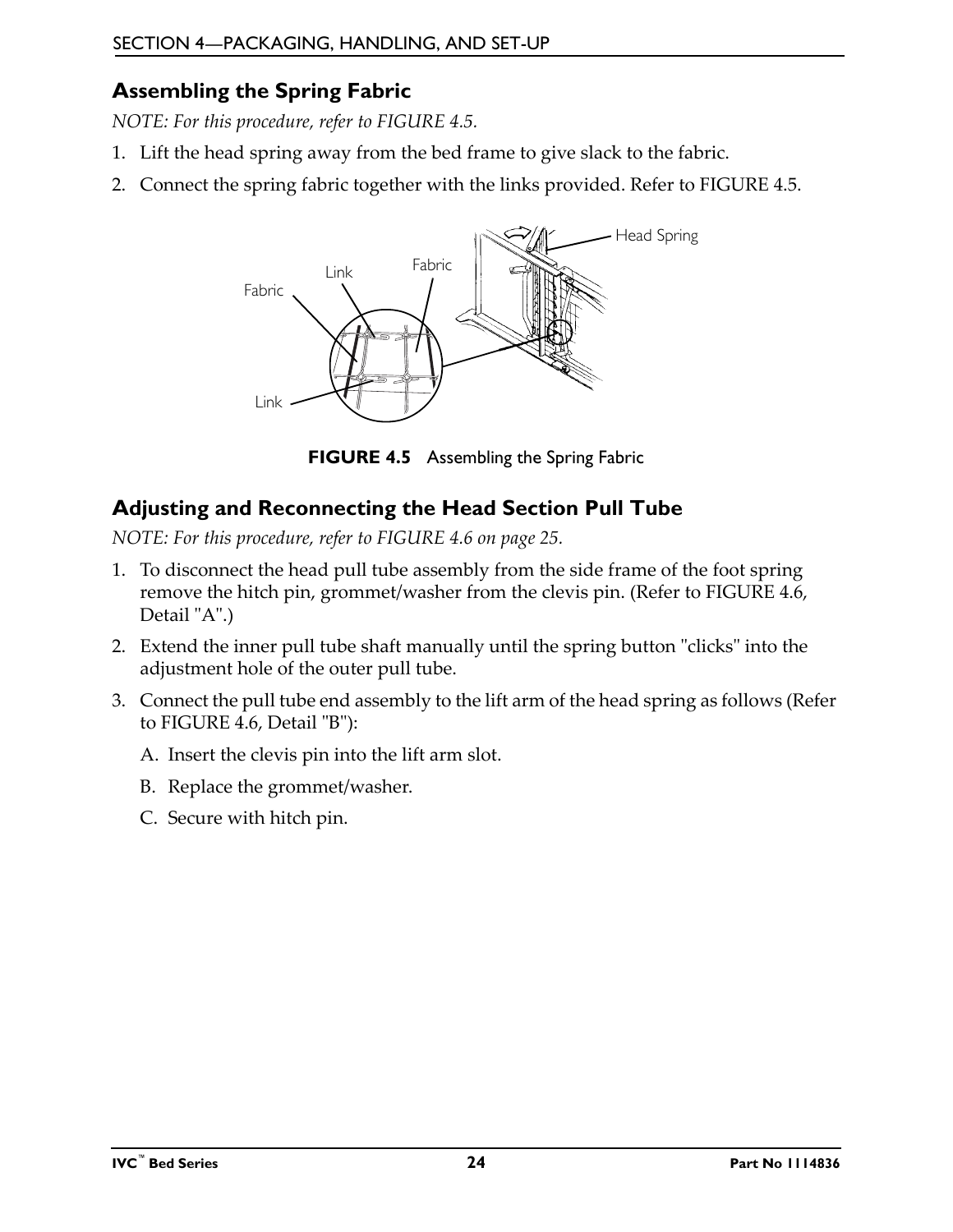



### <span id="page-24-1"></span><span id="page-24-0"></span>**Installing the Casters**

## **WARNING**

**Ensure that the locking casters are installed diagonally from each other and are locked. Otherwise damage or personal injury could occur.**

*NOTE: For this procedure, refer to FIGURE 4.7 on page 26.*

*DEALER NOTE: ALWAYS locate locking caster in the same location on each bed end so that they will always be assembled diagonally opposite each other when inventory is mixed.*

*NOTE: Position the two locking casters so that they will be diagonally opposite from one another when the bed is assembled.*

*NOTE: If two locking casters are not included with the bed, contact a qualified dealer.*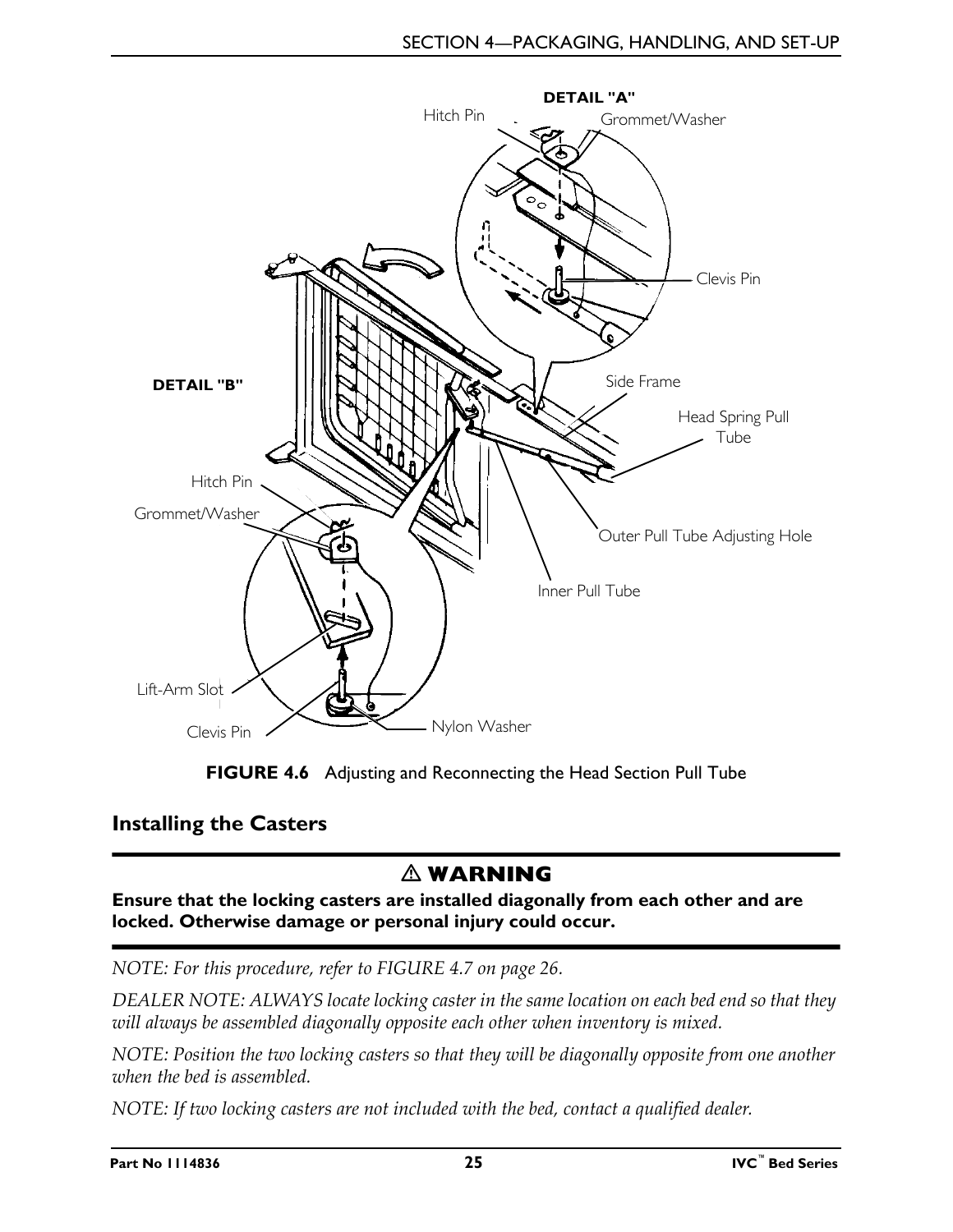- 1. To install casters, lay the bed ends flat on the floor.
- 2. Insert the shaft of caster assembly into the caster socket.
- 3. To prevent excess movement of the bed during assembly, lock each of the two locking casters by pushing down on the caster lock.

*NOTE: Locking the casters may not prevent the bed from moving on slick or slippery surfaces.*

4. To unlock each of the two locking casters, pull up on the caster lock.

## **WARNING**

**Ensure that casters are locked and that the bed does not move before transferring. DO NOT transfer occupant if bed is not stable.** 



**FIGURE 4.7** [Installing the Casters](#page-24-0)

## <span id="page-25-0"></span>**Assembling the Universal Bed Ends**

*NOTE: For this procedure, refer to FIGURE 4.8 on page 27.*

*NOTE: Invacare recommends that two people perform this procedure.*

*NOTE: Before assembling bed, ensure that the locking casters are attached to the universal bed ends diagonally across from each other. See FIGURE 4.7.*

- 1. Stand one bed end as close to the head spring section as possible.
- 2. Grasp the head spring section, by the side, and raise it until the rivets on the corner plates of the spring section are high enough to place into the corner locks on the bed end.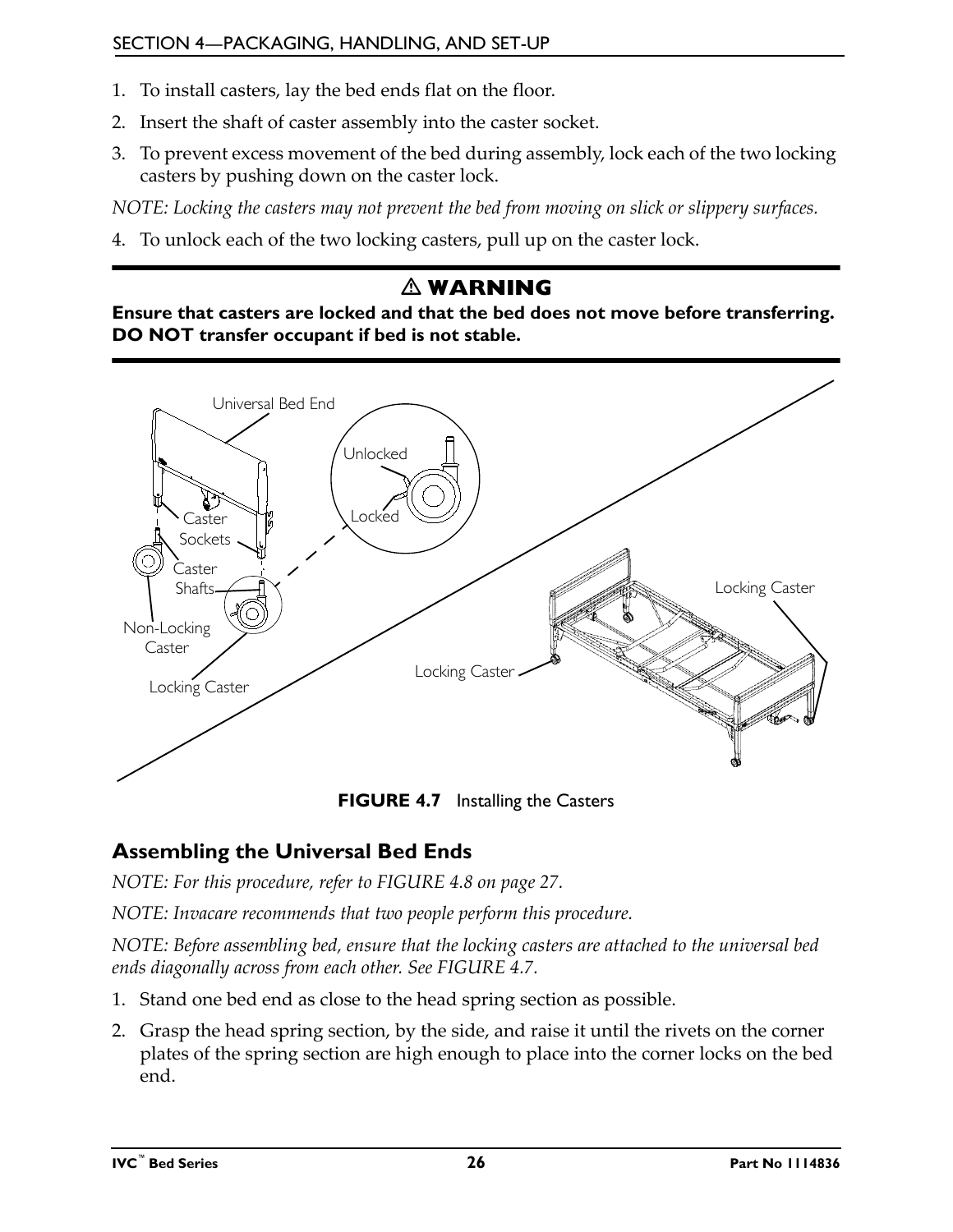## **WARNING**

#### **DO NOT place your hand between the spring section and the universal bed end while assembling the universal bed ends, otherwise injury may occur.**

- 3. Tilt the bed end toward the head spring section and place the rivets into the corner locks.
- 4. Return the universal bed end to its full upright position. The head spring rivets will lock into place.
- 5. Repeat the same procedure for other universal bed end.



**FIGURE 4.8** [Assembling the Universal Bed Ends](#page-25-0)

### <span id="page-26-1"></span><span id="page-26-0"></span>**Assembling the Drive Shaft**

## **WARNING**

#### **DO NOT attempt to operate bed controls prior to completion of assembly as damage to bed components or personal injury may occur.**

*NOTE: For this procedure, refer to [FIGURE 4.9 on page 28](#page-27-0) and [FIGURE 4.10 on page 29](#page-28-1).*

*NOTE: The drive shaft for the Hi/Lo function consists of two sections that are shipped unassembled. The inner shaft has a positioning spring button, and the outer shaft has three positioning holes, one storage position hole and a telescoping end.* 

- 1. Remove the plastic caps from each end of the drive shaft.
- 2. Press spring button on the inner shaft and insert the inner shaft into the outer shaft.
- 3. Engage the spring button into the proper positioning hole.
	- For semi-electric and manual beds, use the first positioning hole. See [FIGURE 4.9](#page-27-0).
	- For beds with single shaft gear boxes, use the second positioning hole. See [FIGURE 4.9.](#page-27-0)
	- For full electric models, use the third positioning hole. See [FIGURE 4.9](#page-27-0).

*NOTE: A common gear box is used on both bed ends. The bottom output shaft is used at the head end and the top output shaft is used at the foot end of the bed.*

4. Attach the inner shaft to the bottom gear box output shaft on the head end of the bed.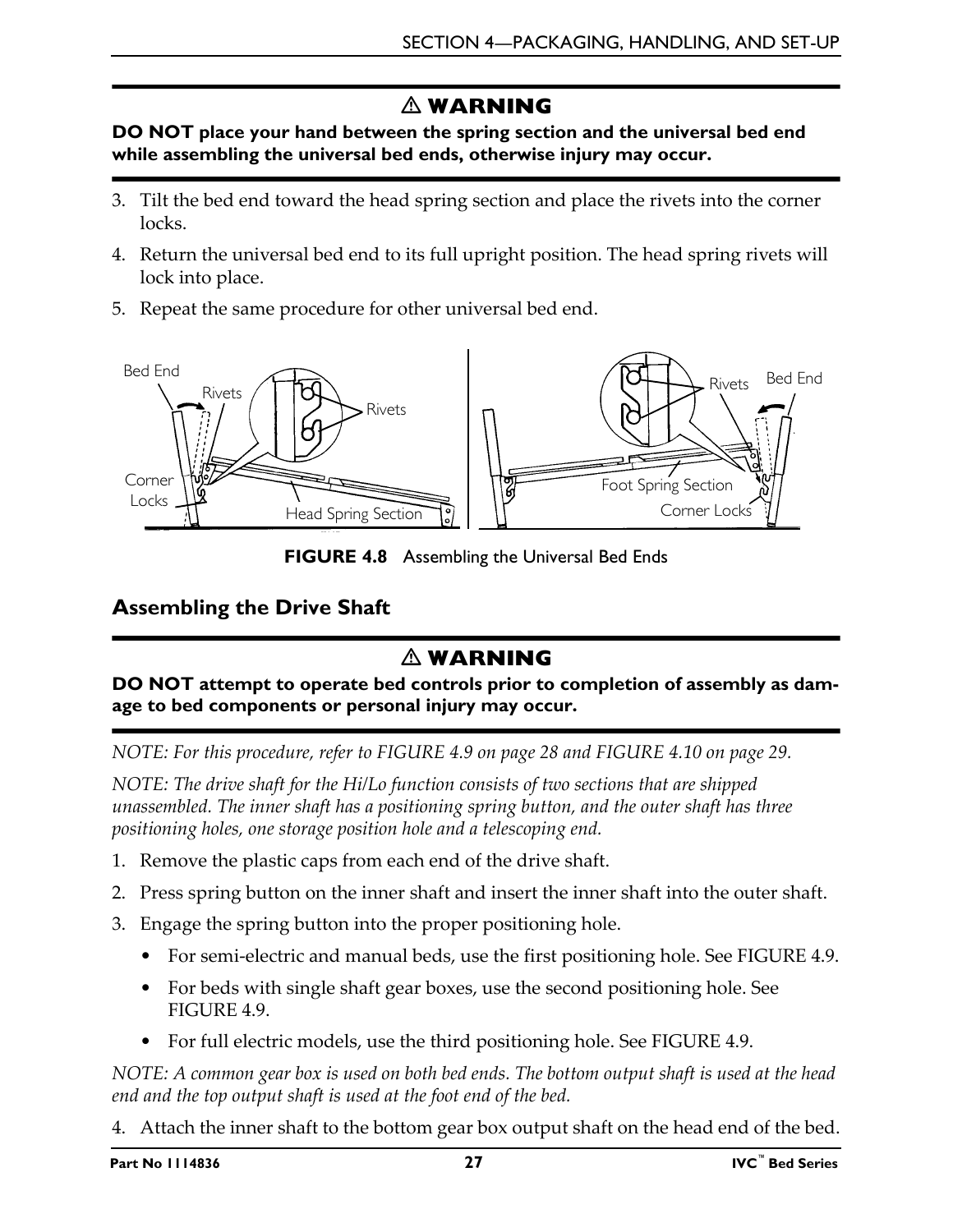- 5. Push in on the spring loaded end of the drive shaft and attach to the foot end of the bed as follows:
	- Full Electric Beds: Attach drive shaft to the Hi/Lo motor output shaft facing head end of bed.
	- Manual and Semi-Electric Beds: Attach drive shaft to the foot end top gear box output shaft.



**FIGURE 4.9** [Assembling the Drive Shaft](#page-26-0)

- <span id="page-27-0"></span>• Full Electric Beds: Attach the Hi/Lo Motor to the foot end gear box as follows:
	- i. Locate the Hi/Lo motor output shaft spring-loaded coupler.

*NOTE: If necessary, shift the bed end to the right or left to align the Hi/Lo motor output shaft spring-loaded coupler with the foot end gear box.*

- ii. Ensure the Hi/Lo motor output shaft spring-loaded coupler is properly aligned with the foot end gear box as shown in Detail "A" of [FIGURE 4.10](#page-28-1).
- iii. Release the Hi/Lo motor output shaft spring-loaded coupler by pushing in against the Hi/Lo motor output shaft spring-loaded coupler and turning clockwise.
- iv. The coupling will release and engage the foot end top gear box output shaft cross pins.
- v. Ensure that all components are securely installed.

## **WARNING**

**Close the drive shaft covers over all drive shafts - not in use, before placing the bed in service. Otherwise damage or injury may occur.**

**Full Electric Beds - ALWAYS remove the crank on the Hi/Lo gear box and close the drive shaft cover to avoid damage and injury.**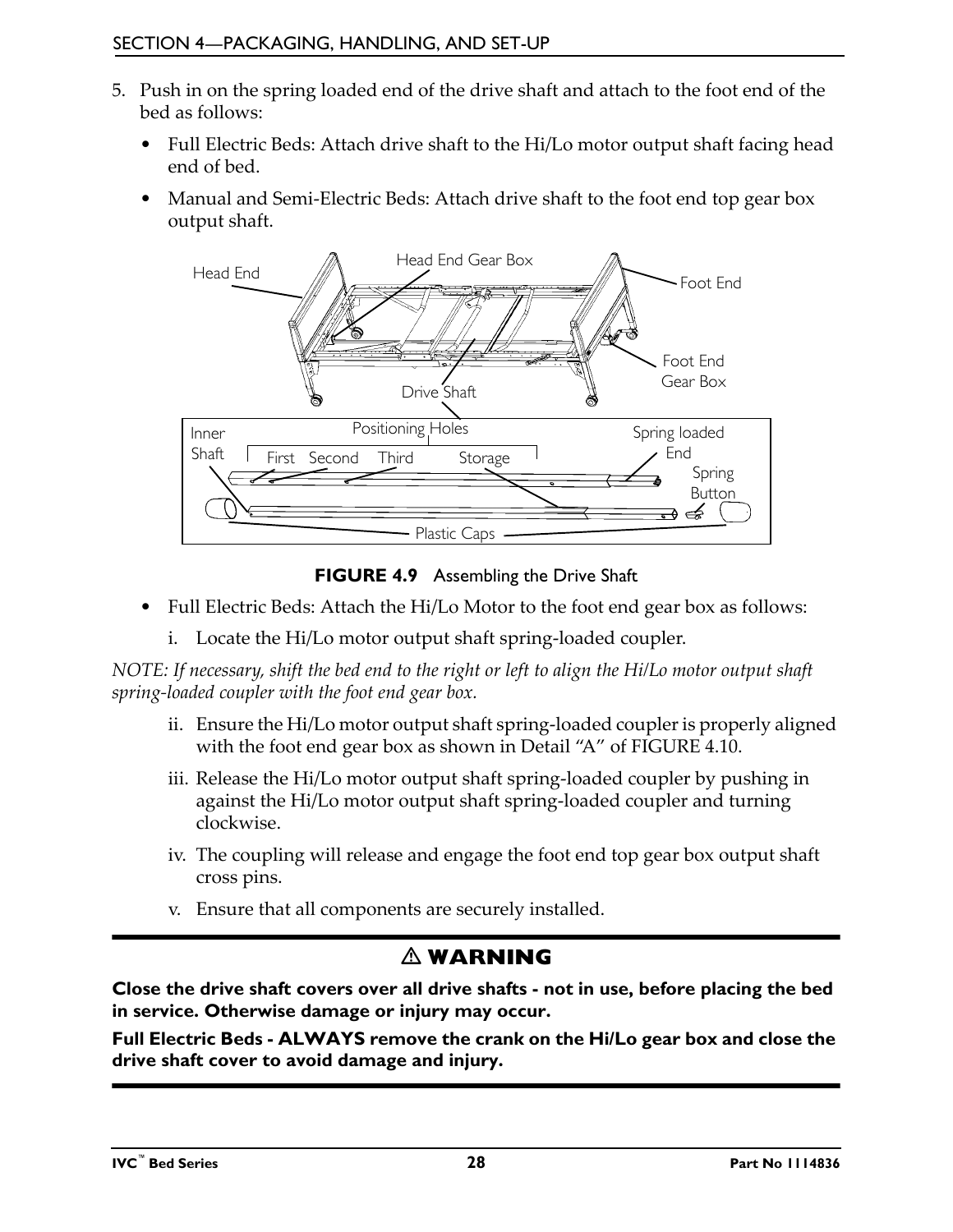

**FIGURE 4.10** [Assembling the Drive Shaft](#page-26-0)

## <span id="page-28-3"></span><span id="page-28-1"></span><span id="page-28-0"></span>**Inspecting the Bed**

<span id="page-28-2"></span>**Electric Beds**

## **WARNING**

**When installing any connectors into the junction box, be sure the cable lock is secure after installation - otherwise, injury or damage may occur.**

*NOTE: For this procedure, refer to [FIGURE 4.11 on page 30.](#page-29-1)*

*NOTE: The following procedure is for full/semi-electric beds only.*

All motors, the junction box, connectors and wiring are located on the foot spring section.

All connectors will arrive plugged into the junction box. If a connector is not plugged into the junction box when received or if a function of the bed is not working use the color coding to check the placement of the connectors. Each connector and junction box slot is color coded.

*NOTE: The color rings on the cables are not visible when the cables are plugged in and the cable lock is attached.*

1. Inspect the power supply cord and motor cables for cuts or damage to the cord and/or plug.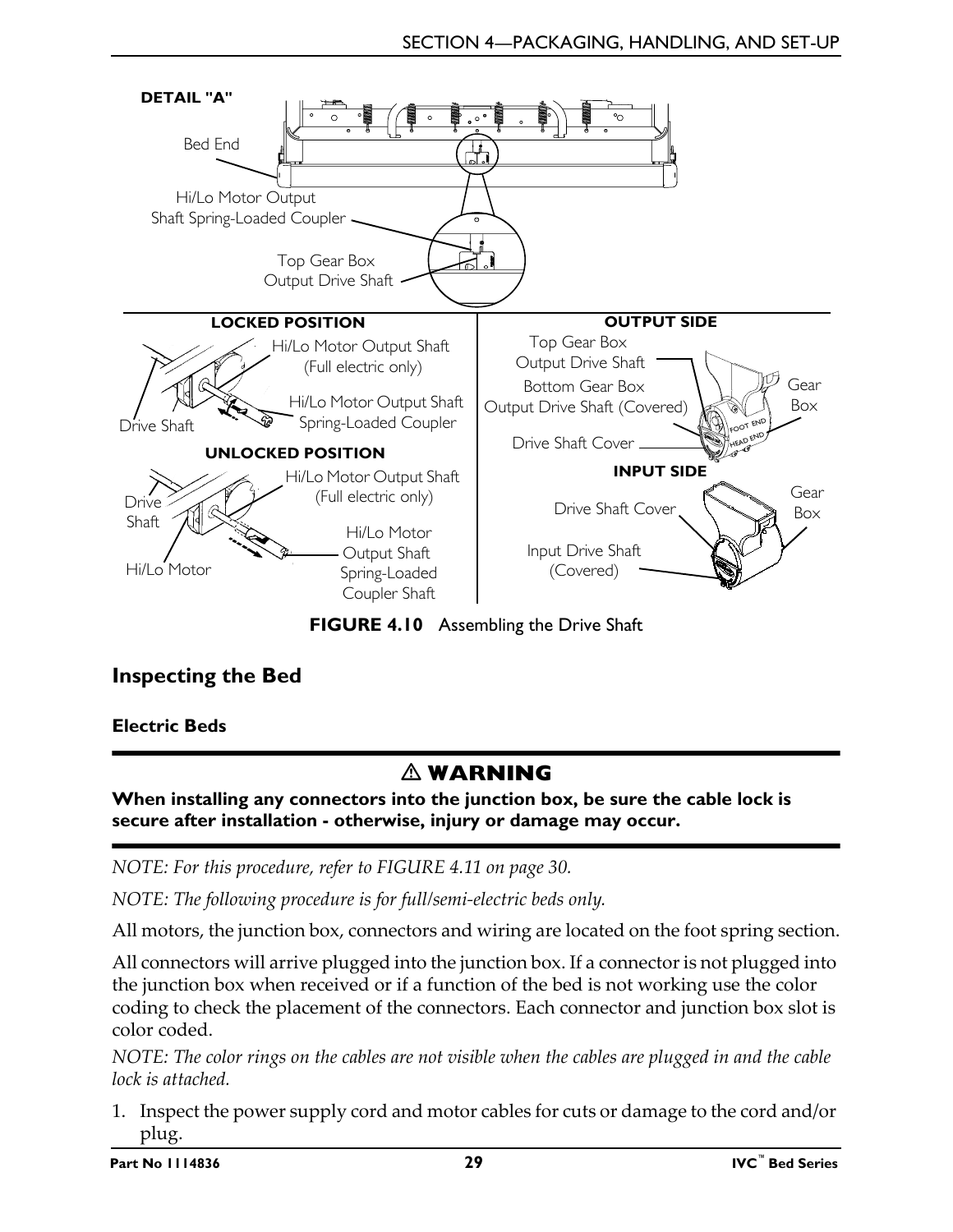- 2. Inspect the junction box for any damage to the connectors.
- 3. Ensure that all cable plugs are connected securely.
- 4. Make sure all cables are routed through the cable lock slots.
- 5. Securely attach the cable lock. Refer to **Installing/Removing Cable Lock** on page 30.
- 6. If damage is found, contact an Invacare Customer Service Representative to report the damaged items and request appropriate replacement parts or products.

## **WARNING**

**The removal and installation of cables and the cable lock are to be performed by a qualified technician.**



**FIGURE 4.11** [Inspecting the Bed](#page-28-0) - [Electric Beds](#page-28-2)

#### <span id="page-29-1"></span>**Manual Beds**

- 1. Raise and lower the cranks at the foot of the bed to make sure they work correctly. [Refer to Operating the Manual Bed on page 16](#page-15-4).
- 2. If no damage is found, set-up the bed for use.
- 3. If damage is found, contact an Invacare Customer Service Representative to report the damaged items and request appropriate replacement parts or products.

### <span id="page-29-0"></span>**Installing/Removing Cable Lock**

## **WARNING**

**The following procedures are to be performed only by a qualified technician.**

**If the cable lock clips are broken have a qualified technician replace the cable lock. Otherwise damage or personal injury could result.**

*NOTE: For this procedure, refer to [FIGURE 4.12 on page 31](#page-30-1).*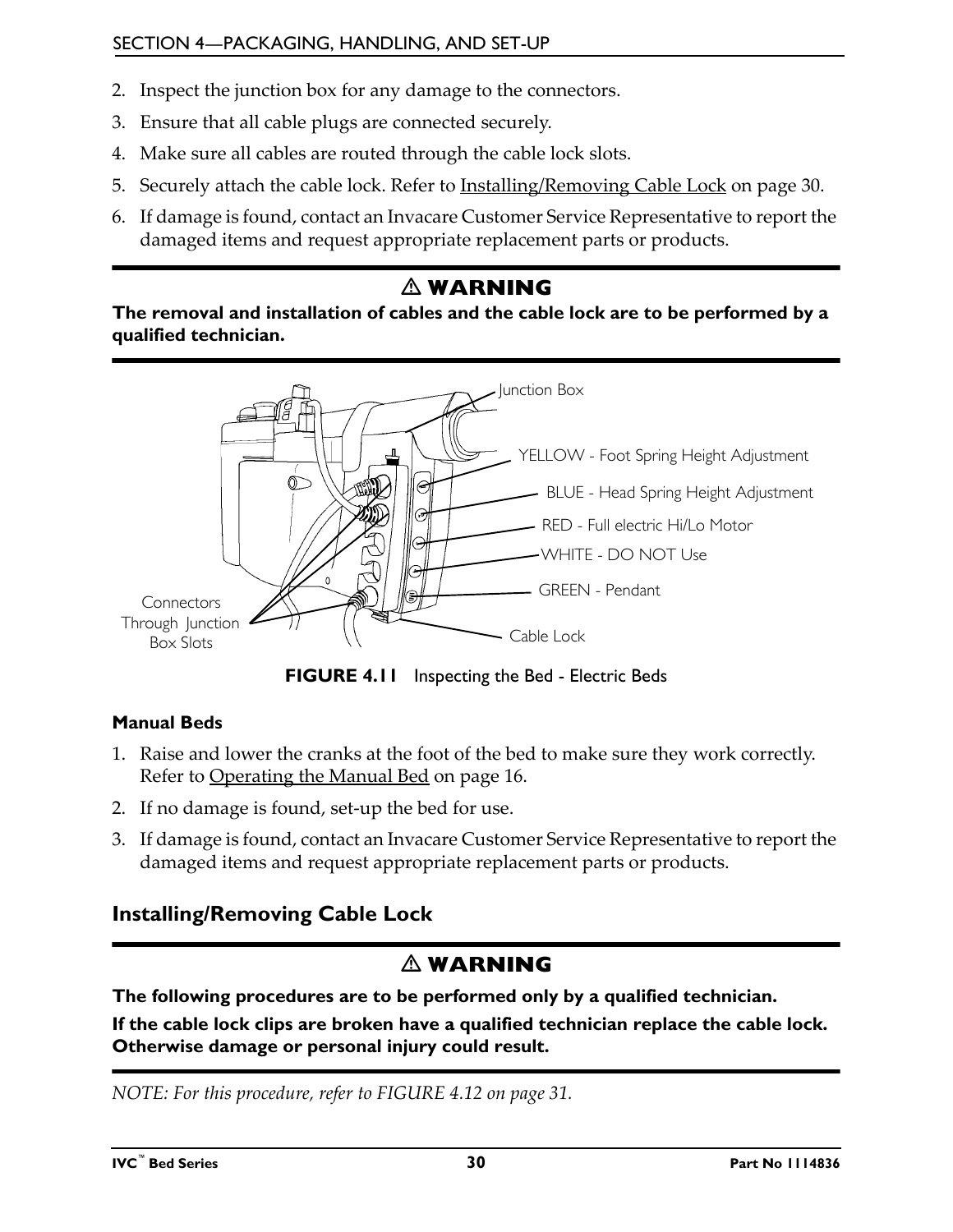#### **Installing**

- 1. Slide the cables into the appropriate cable lock slots.
- 2. Depress the cable lock clips.
- 3. Push the cable lock clips into the locking slots on the junction box, until they click in place.

#### **Removing**

- 1. Compress the cable lock clips firmly.
- 2. Carefully pull the cable lock away from the junction box.
- 3. Slide the cable lock off of the cables.



**FIGURE 4.12** [Installing/Removing Cable Lock](#page-29-0)

## <span id="page-30-2"></span><span id="page-30-1"></span><span id="page-30-0"></span>**Installing the Manual Crank for Hi/Lo Function**

*NOTE: For this procedure, refer to FIGURE 4.13 on page 31.*

- 1. Pinch the ears on the input drive shaft cover to open the cover.
- 2. Flip the input drive shaft cover up and push until it attaches to the gear box. The cross pins will now be accessible.
- 3. Connect the manual crank to the cross pins until the spring engages the cross pins.
- 4. Unfold the handle on the hand crank.



**FIGURE 4.13** [Assembling the Drive Shaft](#page-28-1)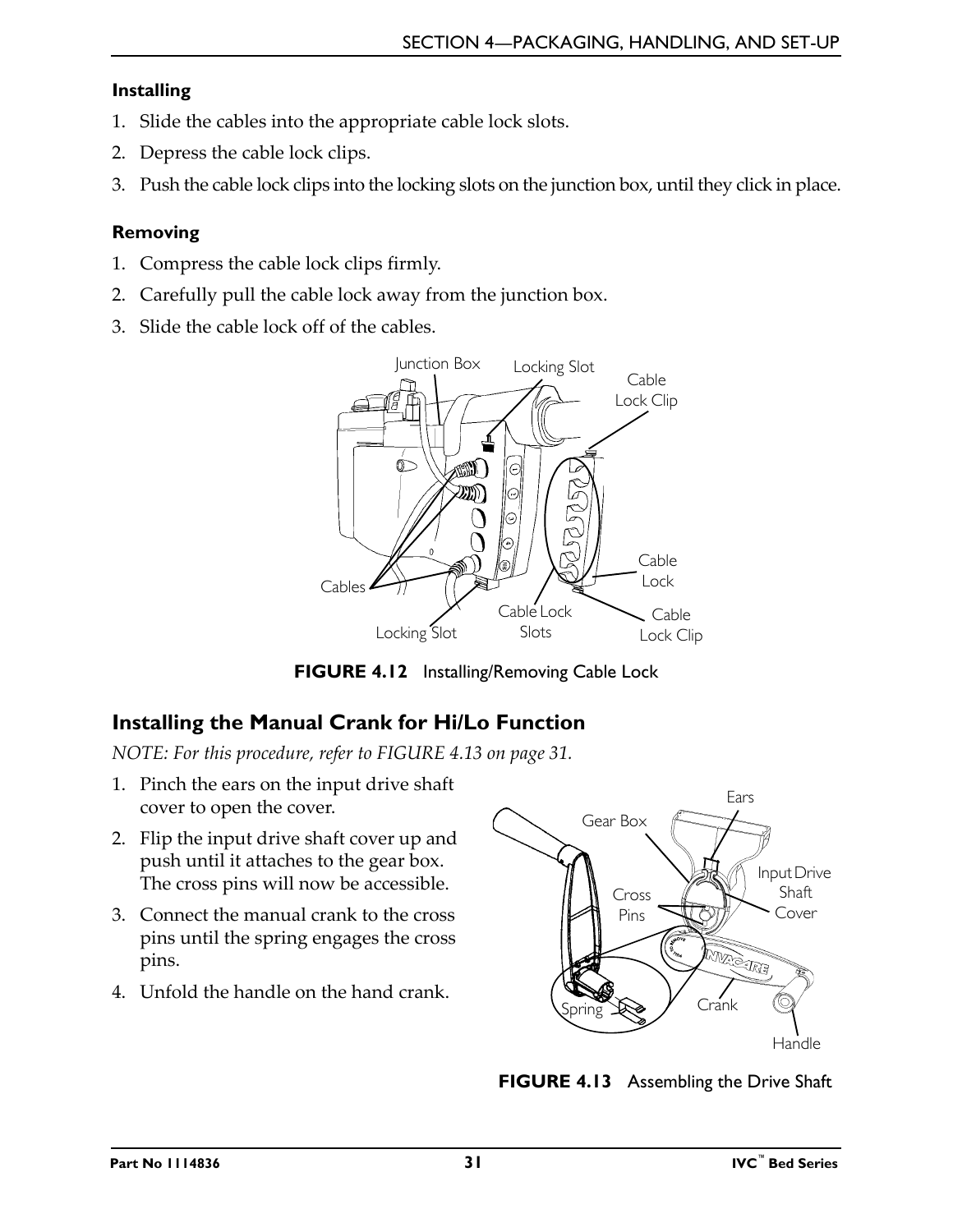### <span id="page-31-2"></span><span id="page-31-0"></span>**Installing/Removing the Pendant**

*NOTE: For this procedure, refer to FIGURE 4.14.*

**For Canadian Customers who need to disable operation of electric beds: These Models have pendants that can be removed and stored in a secure place.**

- 1. To disable operation of the electric bed, unscrew the union nut on the standard pendant cable that attaches to the extension cable.
- 2. Unplug the standard pendant cable from the extension cable.



[Pendant](#page-31-0)

## <span id="page-31-1"></span>**Storing the Beds**

## **WARNING**

#### **DO NOT place other objects on top of the cartons.**

If bed is not being assembled immediately, retain the cartons and packaging for storage until ready for assembly.

Store the Invacare homecare bed in a dry area.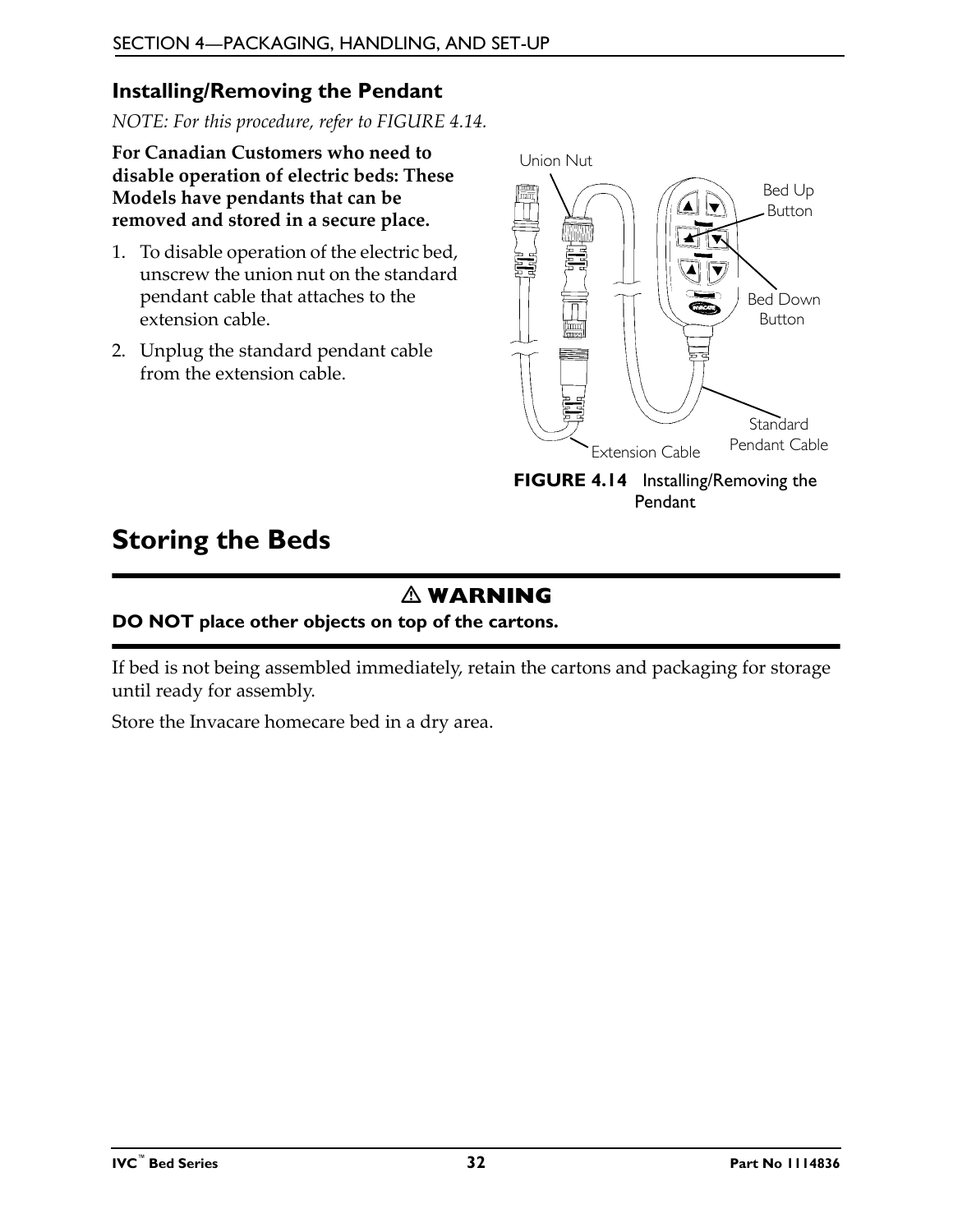# <span id="page-32-0"></span>**SECTION 5—TROUBLESHOOTING**

# <span id="page-32-1"></span>**Troubleshooting Electrical**

| <b>SYMPTOM</b>                                                                                                                                          | <b>PROBABLE CAUSE</b>         | <b>SOLUTIONS</b>                                                                                                                                                                                                       |  |
|---------------------------------------------------------------------------------------------------------------------------------------------------------|-------------------------------|------------------------------------------------------------------------------------------------------------------------------------------------------------------------------------------------------------------------|--|
| Bed spring does not<br>move.                                                                                                                            | End of stroke reached.        | Operate opposite button.                                                                                                                                                                                               |  |
| Full Electric Bed: Hi/Lo<br>function does not work.                                                                                                     | Bed not plugged in.           | Ensure power cord is plugged into power<br>source.                                                                                                                                                                     |  |
|                                                                                                                                                         | Pendant not functioning.      | Ensure Pendant is correctly connected to<br>junction box. Refer to Installing/Removing the<br>Pendant on page 32.<br>Ensure Pendant cable not entangled/pinched.                                                       |  |
|                                                                                                                                                         | Cables                        | Ensure motor cable(s) are correctly con-<br>nected. Refer to Assembling the Drive Shaft on<br>page 27.<br>Ensure cables are not entangled/pinched.<br>Call Invacare for repair/replacement of cables<br>and/or motors. |  |
|                                                                                                                                                         | Broken cable lock.            | Call Invacare to replace cable lock.                                                                                                                                                                                   |  |
|                                                                                                                                                         | Hi/Lo Motor.                  | Ensure Hi/Lo motor cable is correctly<br>connected. Refer to Assembling the Drive<br>Shaft on page 27.<br>Ensure cables are not entangled or pinched.<br>Ensure Drive shaft is correctly installed.                    |  |
|                                                                                                                                                         | Thermal Protection Activated. | Allow bed unit to sit for 30 minutes and retry.                                                                                                                                                                        |  |
| Bed Spring does not stop<br>moving.                                                                                                                     | Pendant.                      | Replace pendant. Refer to Installing/Removing<br>the Pendant on page 32.                                                                                                                                               |  |
| Bed Hi/Lo movement<br>does not stop.                                                                                                                    |                               | Check cables, if damaged, replace. Refer to<br>Assembling the Drive Shaft on page 27.                                                                                                                                  |  |
| Bed is producing unusual<br>sounds, burning odors, or<br>movement deviations<br>observed in the controls,<br>motors, or the limits<br>switch functions. |                               | Call Invacare.                                                                                                                                                                                                         |  |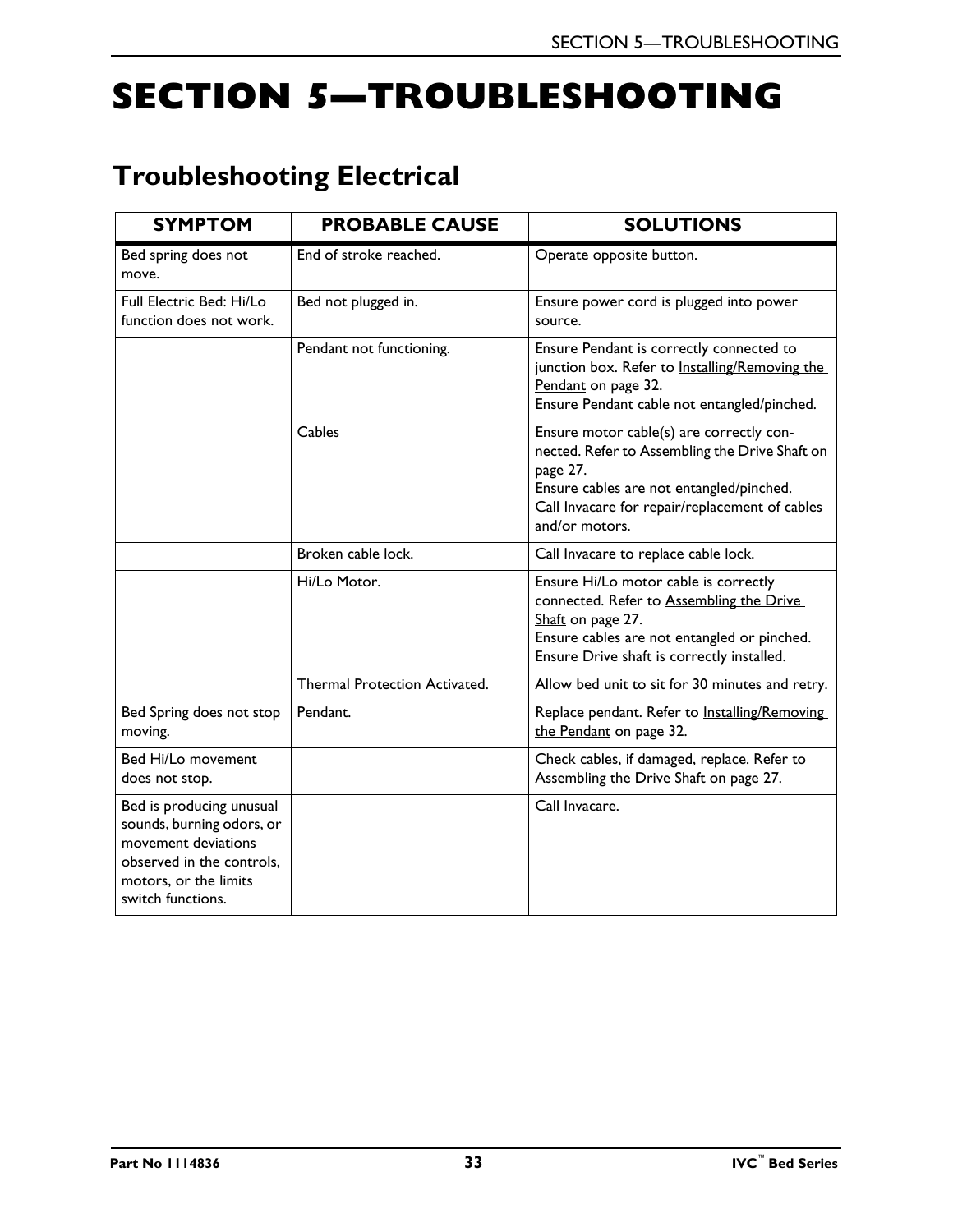## <span id="page-33-0"></span>**Troubleshooting Mechanical**

| <b>SYMPTOM</b>                                                                 | <b>PROBABLE CAUSE</b>                                 | <b>SOLUTIONS</b>                                                                                                           |  |
|--------------------------------------------------------------------------------|-------------------------------------------------------|----------------------------------------------------------------------------------------------------------------------------|--|
| Bed does not stay in<br>place.                                                 | Locking Casters.                                      | Lock Casters. Refer to Installing the Casters<br>on page 25.                                                               |  |
| Bed springs do not move.                                                       | Pull tube.                                            | Ensure pull tubes are properly connected.<br>Refer to Adjusting and Reconnecting the Head<br>Section Pull Tube on page 24. |  |
|                                                                                | Manual Beds - crank(s) not<br>working.                | Replace crank. Refer to Installing the Manual<br>Crank for Hi/Lo Function on page 31.                                      |  |
| Bed ends move in<br>opposite directions<br>(electrical or manual<br>bed).      | Drive Shaft connected to wrong<br>gear box shaft.     | Reinstall drive shaft. Refer to Assembling the<br>Drive Shaft on page 27.                                                  |  |
| Hi/Lo function does not<br>work.                                               | Crank not properly installed.                         | Reinstall crank. Refer to Installing the Manual<br>Crank for Hi/Lo Function on page 31.                                    |  |
|                                                                                | Drive shaft disconnected.                             | Reinstall drive shaft. Refer to Assembling the<br>Drive Shaft on page 27.                                                  |  |
| Pressing function on<br>pendant results in motion<br>other than that intended. | Motor cable connections to<br>junction box incorrect. | Verify Connections. Refer to Inspecting the<br>Bed on page 29.                                                             |  |

## **WARNING**

**Read all general guidelines, warnings and cautions before performing any repair/maintenance on the bed. All repair and maintenance on the bed should be performed by a qualified technician.**

## <span id="page-33-1"></span>**Maintenance Checklist**

Invacare recommends the following maintenance and cleaning procedures be conducted between users or as needed. This form is provided as a guide to help with documentation.

### **Mechanical Inspection and Maintenance**

- ❑ Inspect all bed components for damage or excessive wear.
- ❑ Visually examine all welds for cracks.
- ❑ Inspect the head and foot spring sections for bending, warping or damage.
- ❑ Check drive shaft and drive shaft connections for bending, damage or excessive wear.
- ❑ Inspect pull tubes and mounting hardware for bending, damage or excessive wear.
- ❑ Inspect all bolts and rivets to ensure that they are securely tightened and functioning properly.
- ❑ Check sleep surfaces to ensure all links are intact.
- ❑ Check casters to ensure they lock, if applicable, and roll properly.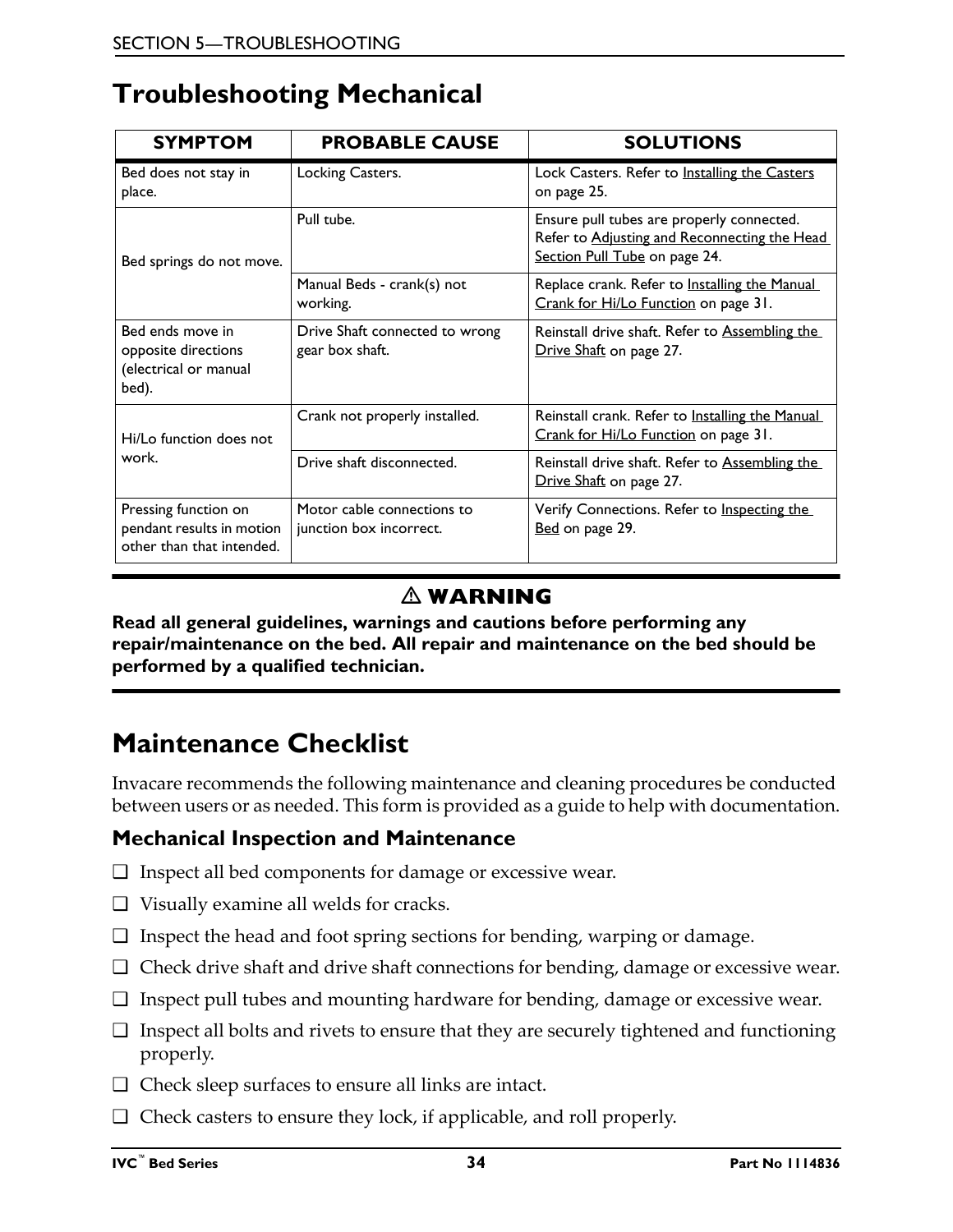#### <span id="page-34-0"></span>**Electrical Inspection and Maintenance**

- ❑ Inspect all electrical bed components for damage or excessive wear (i.e. cracked or broken housings, or worn components).
- ❑ Check pendant, power and motor cords for chafing, cuts or excessive wear.
- ❑ Make sure all plugs are fully attached and free of damage.
- ❑ Make sure cable lock on junction box is properly positioned and locked
- ❑ Check all functions:
	- A. Ensure head raises and lowers properly.
	- B. Ensure foot raises and lowers properly.
	- C. Ensure bed ends raise and lower properly.

## <span id="page-34-1"></span>**Pass/Fail**

- ❑ PASS: Bed and all components have passed all of the above inspection criteria and the bed is ready for placement into a client's home.
- ❑ FAIL: Bed, or any component, has failed any of the above inspection criteria. Tag the bed or component with a complete description of the failure(s) and have the bed serviced.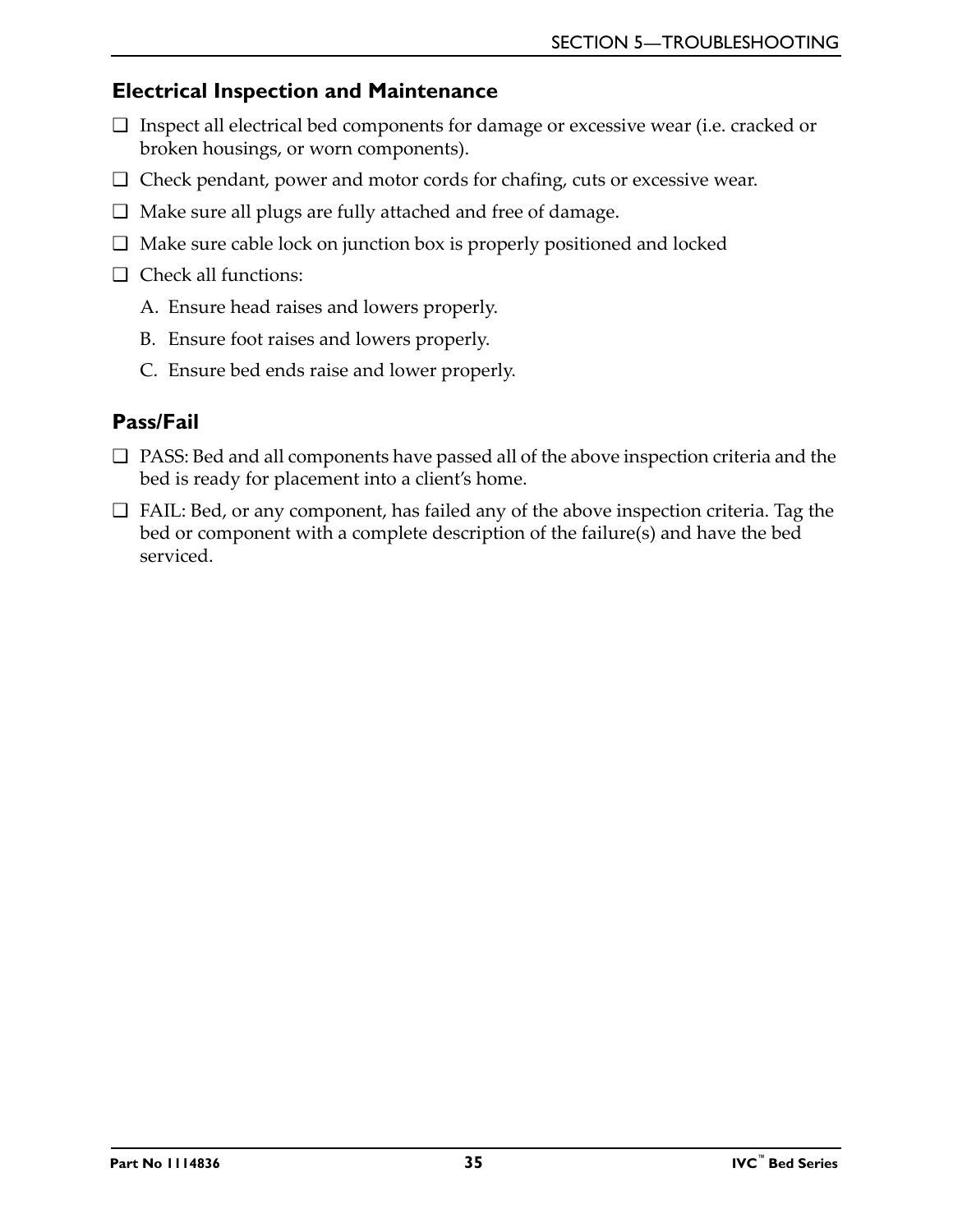# **APPENDIX**

## **SPECIAL NOTE**

<span id="page-35-0"></span>**For your convenience, the March 2006 version of the FDA's bed safety guidelines are provided in this section. The information from the FDA's brochure, published by Hospital Bed Safety Workgroup, is reproduced verbatim, the latest revision of which is available at http://www.fda.gov.**

## <span id="page-35-1"></span>**A Guide to Bed Safety Bed Rails in Hospitals, Nursing Homes and Home Health Care: The Facts**

### <span id="page-35-2"></span>**Bed Rail Entrapment Statistics**

Today there are about 2.5 million hospital and nursing home beds in use in the United States. Between 1985 and 2005, 691 incidents of patients\* caught, trapped, entangled, or strangled in beds with rails were reported to the U.S. Food and Drug Administration. Of these reports, 413 people died, 120 had a nonfatal injury, and 158 were not injured because staff intervened. Most patients were frail, elderly or confused.

*\*NOTE: In this brochure, the term patient refers to a resident of a nursing home, any individual receiving services in a home care setting, or patients in hospitals.*

## <span id="page-35-3"></span>**Patient Safety**

Patients who have problems with memory, sleeping, incontinence, pain, uncontrolled body movement, or who get out of bed and walk unsafely without assistance, must be carefully assessed for the best ways to keep them from harm, such as falling. Assessment by the patient's health care team will help to determine how best to keep the patient safe. Historically, physical restraints (such as vests, ankle or wrist restraints) were used to try to keep patients safe in health care facilities. In recent years, the health care community has recognized that physically restraining patients can be dangerous. Although not indicated for this use, bed rails are sometimes used as restraints. Regulatory agencies, health care organizations, product manufacturers and advocacy groups encourage hospitals, nursing homes and home care providers to assess patients' needs and to provide safe care without restraints.

## <span id="page-35-4"></span>**The Benefits and Risks of Bed Rails**

Potential benefits of bed rails include:

- Aiding in turning and repositioning within the bed.
- Providing a hand-hold for getting into or out of bed.
- Providing a feeling of comfort and security.
- Reducing the risk of patients falling out of bed when being transported.
- Providing easy access to bed controls and personal care items.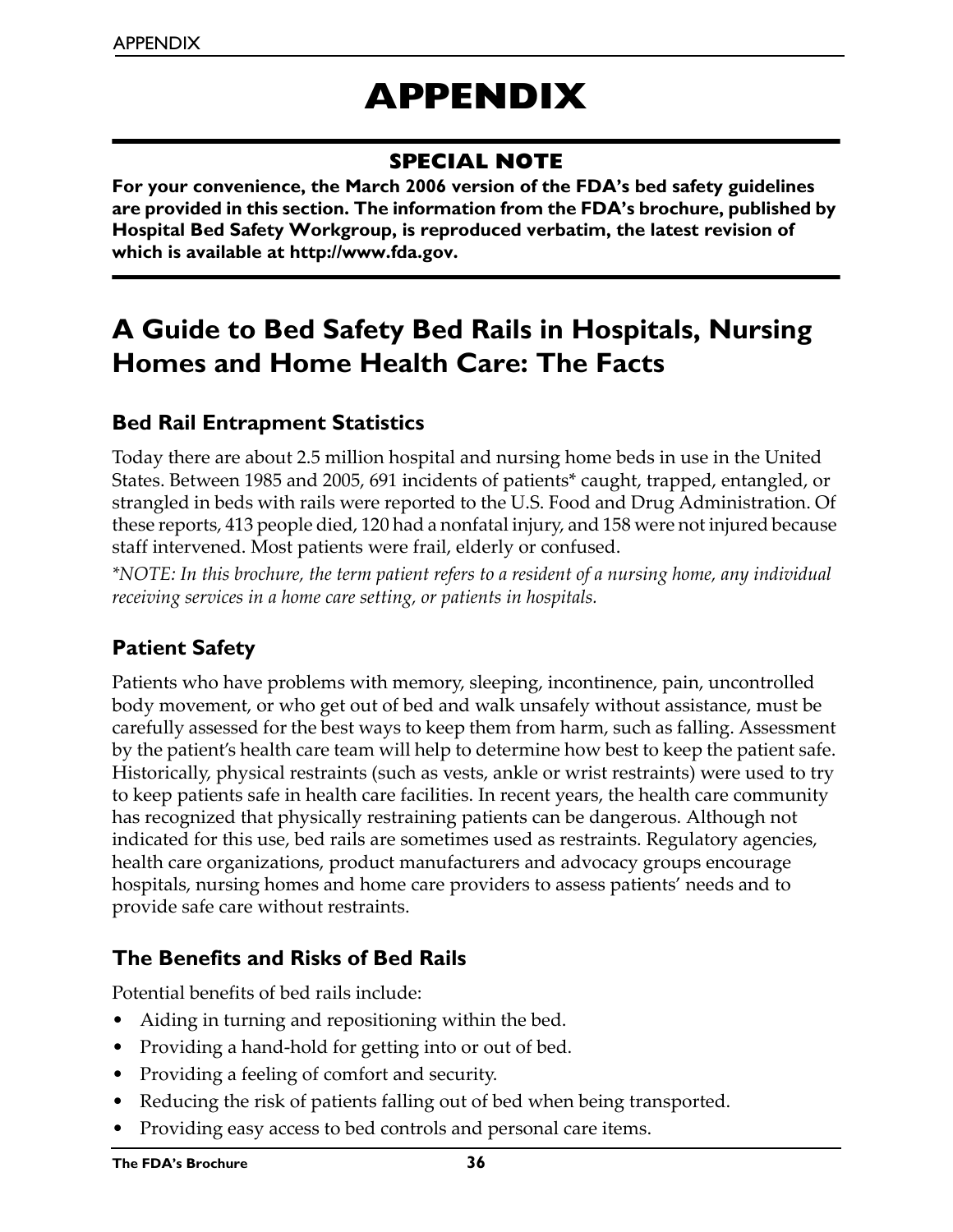Potential risks of bed rails may include:

- Strangling, suffocating, bodily injury or death when patients or part of their body are caught between rails or between the bed rails and mattress.
- More serious injuries from falls when patients climb over rails.
- Skin bruising, cuts, and scrapes.
- Inducing agitated behavior when bed rails are used as a restraint.
- Feeling isolated or unnecessarily restricted.
- Preventing patients, who are able to get out of bed, from performing routine activities such as going to the bathroom or retrieving something from a closet.

## <span id="page-36-0"></span>**Meeting Patients' Needs for Safety**

Most patients can be in bed safely without bed rails. Consider the following:

- Use beds that can be raised and lowered close to the floor to accommodate both patient and health care worker needs.
- Keep the bed in the lowest position with wheels locked.
- When the patient is at risk of falling out of bed, place mats next to the bed, as long as this does not create a greater risk of accident.
- Use transfer or mobility aids.
- Monitor patients frequently.
- Anticipate the reasons patients get out of bed such as hunger, thirst, going to the bathroom, restlessness and pain; meet these needs by offering food and fluids, scheduling ample toiletting, and providing calming interventions and pain relief.

When bed rails are used, perform an on-going assessment of the patient's physical and mental status; closely monitor high-risk patients. Consider the following:

- Lower one or more sections of the bed rail, such as the foot rail.
- Use a proper size mattress or mattress with raised foam edges to prevent patients from being trapped between the mattress and rail.
- Reduce the gaps between the mattress and side rails.

## <span id="page-36-1"></span>**Which Ways of Reducing Risks are Best?**

A process that requires ongoing patient evaluation and monitoring will result in optimizing bed safety. Many patients go through a period of adjustment to become comfortable with new options. Patients and their families should talk to their health care planning team to find out which options are best for them.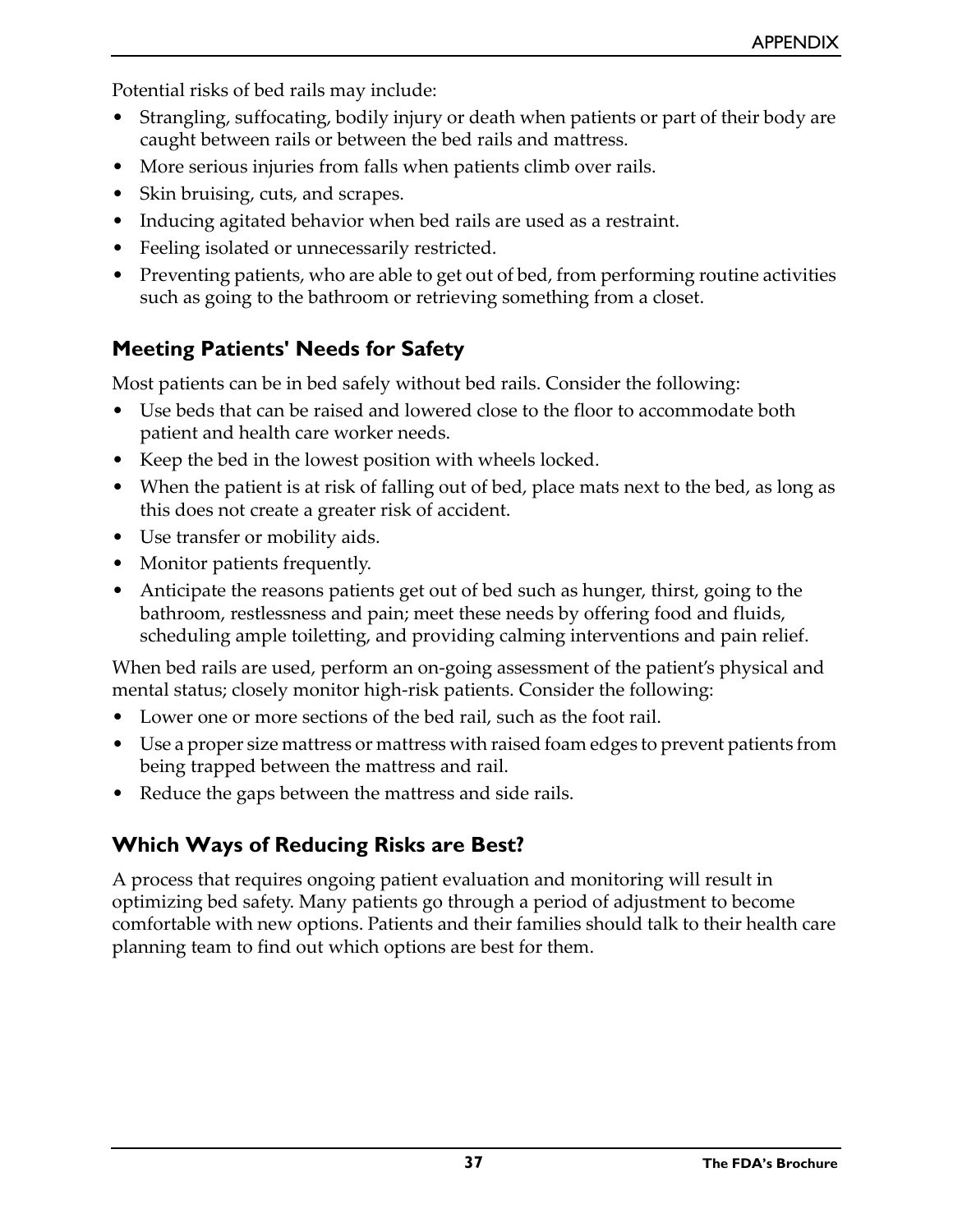## <span id="page-37-0"></span>**Patient or Family Concerns About Bed Rail Use**

If patients or family ask about using bed rails, health care providers should:

- Encourage patients or family to talk to their health care planning team to determine whether or not bed rails are indicated.
- Reassure patients and their families that in many cases the patient can sleep safely without bed rails.
- Reassess the need for using bed rails on a frequent, regular basis.

To report an adverse event or medical device problem, please call FDA's MedWatch Reporting Program at 1-800-FDA-1088.

For additional copies of the brochure, see the FDA's website at http://www.fda.gov/cdrh/ beds/

For more information about this brochure, contact Beryl Goldman at 610-388-5580 or by e-mail at bgoldman@kcorp.kendal.org. She has volunteered to answer questions.

For information regarding a specific hospital bed, contact the bed manufacturer directly.

## <span id="page-37-1"></span>**Developed by the Hospital Bed Safety Workgroup**

Participating Organizations:

- AARP
- ABA Tort and Insurance Practice Section
- American Association of Homes and Services for the Aging
- American Health Care Association
- American Medical Directors Association
- American Nurses Association
- American Society for Healthcare Engineering of the American Hospital Association
- American Society for Healthcare Risk Management
- Basic American Metal Products
- Beverly Enterprises, Inc.
- Care Providers of Minnesota
- Carroll Healthcare
- DePaul College of Law
- ECRI
- Evangelical Lutheran Good Samaritan Society
- Hill-Rom Co., Inc.
- Joint Commission on Accreditation of Healthcare Organizations
- Medical Devices Bureau, Health Canada
- National Association for Home Care
- National Citizens' Coalition for Nursing Home Reform
- National Patient Safety Foundation
- RN+ Systems
- Stryker Medical
- Sunrise Medical, Inc.
- The Jewish Home and Hospital
- Untie the Elderly, The Kendal Corporation
- U.S. Food and Drug Administration

*Updated March 2006*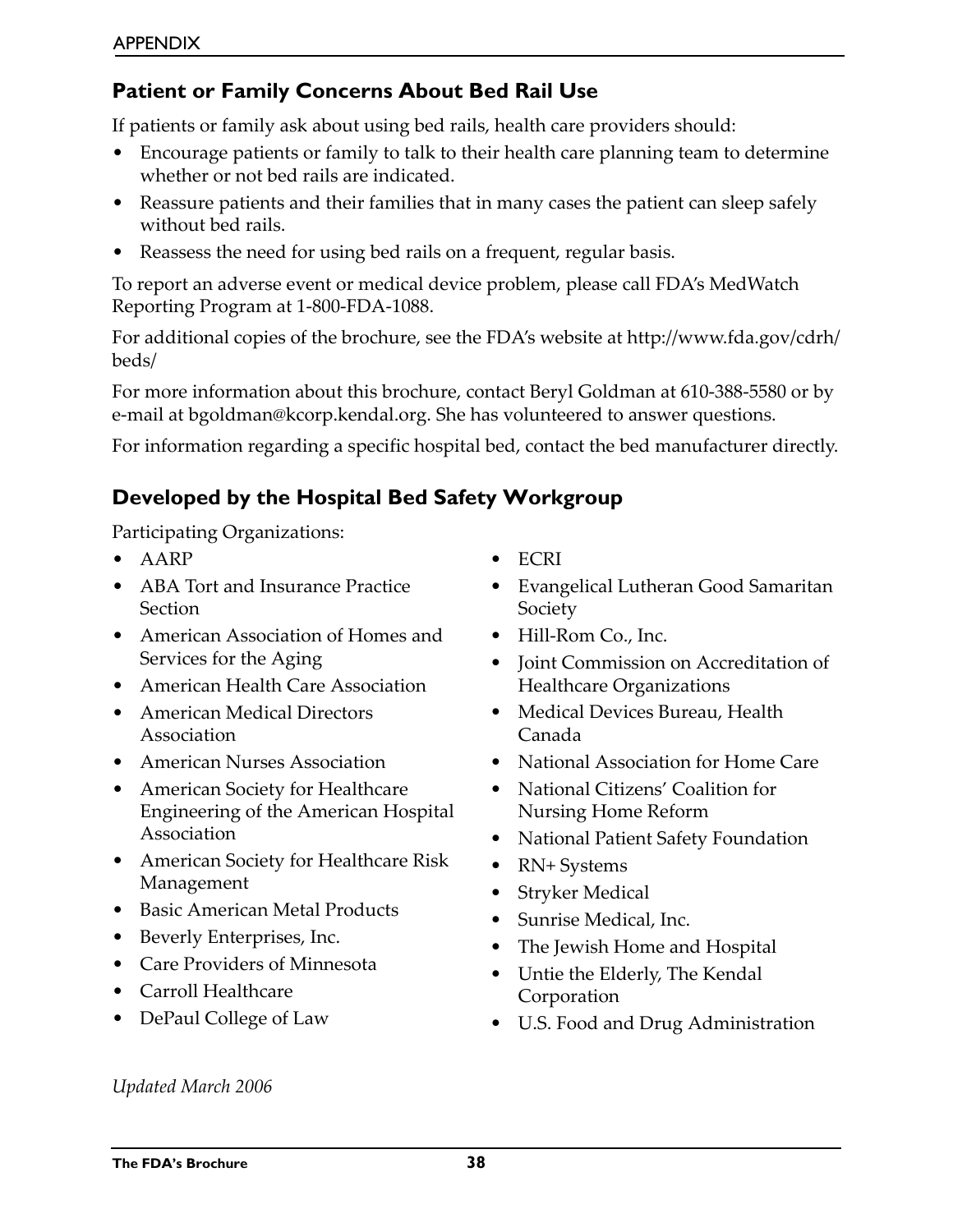# **LIMITED WARRANTY**

#### <span id="page-38-0"></span>**PLEASE NOTE: THE WARRANTY BELOW HAS BEEN DRAFTED TO COMPLY WITH FEDERAL LAW APPLICABLE TO PRODUCTS MANUFACTURED AFTER JULY 4, 1975.**

**This warranty is extended only to the original purchaser who purchases this product when new and unused from Invacare or a dealer. This warranty is not extended to any other person or entity and is not transferable or assignable to any subsequent purchaser or owner. Coverage under this warranty will end upon any such subsequent sale or other transfer of title to any other person.**

**This warranty gives you specific legal rights and you may also have other legal rights which vary from state to state.**

**Invacare warrants the mechanical and electrical components of this product when purchased new and unused to be free from defects in materials and workmanship for a period of two years from date of purchase from Invacare or a dealer, with a copy of the seller's invoice required for coverage under this warranty. Invacare warrants all welds of this product when purchased new and unused to be free from defects in materials and workmanship for a period of five years from date of purchase from Invacare or a dealer, with a copy of the seller's invoice required for coverage under this warranty. If within such warranty periods any such product shall be proven to be defective, such product shall be repaired or replaced, at Invacare's option. This warranty does not include any labor or shipping charges incurred in replacement part installation or repair of any such product. Invacare's sole obligation and your exclusive remedy under this warranty shall be limited to such repair and/or replacement.**

**For warranty service, please contact the dealer from whom you purchased your Invacare product. In the event you do not receive satisfactory warranty service, please write directly to Invacare at the address on the back cover, provide dealer's name, address, and the date of purchase, indicate nature of the defect and, if the product is serialized, indicate the serial number. Do not return products to our factory without our prior consent.**

**LIMITATIONS AND EXCLUSIONS: THE FOREGOING WARRANTY SHALL NOT APPLY TO SERIAL NUMBERED PRODUCTS IF THE SERIAL NUMBER HAS BEEN REMOVED OR DEFACED, PRODUCTS SUBJECTED TO NEGLIGENCE, ACCIDENT, IMPROPER OPERATION, MAINTENANCE OR STORAGE, PRODUCTS MODIFIED WITHOUT INVACARE'S EXPRESS WRITTEN CONSENT (INCLUDING, BUT NOT LIMITED TO, MODIFICATION THROUGH THE USE OF UNAUTHORIZED PARTS OR ATTACHMENTS; PRODUCTS DAMAGED BY REASON OF REPAIRS MADE TO ANY COMPONENT WITHOUT THE SPECIFIC CONSENT OF INVACARE, OR TO A PRODUCT DAMAGED BY CIRCUMSTANCES BEYOND INVACARE'S CONTROL, AND SUCH EVALUATION WILL BE SOLELY DETERMINED BY INVACARE. THE WARRANTY SHALL NOT APPLY TO NORMAL WEAR AND TEAR OR FAILURE TO ADHERE TO THE PRODUCT INSTRUCTIONS. THE FOREGOING EXPRESS WARRANTY IS EXCLUSIVE AND IN LIEU OF ANY OTHER WARRANTIES WHATSOEVER, WHETHER EXPRESS OR IMPLIED, INCLUDING THE IMPLIED WARRANTIES OF MERCHANTABILITY AND FITNESS FOR A PARTICULAR PURPOSE, AND THE SOLE REMEDY FOR VIOLATIONS OF ANY WARRANTY WHATSOEVER, SHALL BE LIMITED TO REPAIR OR REPLACEMENT OF THE DEFECTIVE PRODUCT PURSUANT TO THE TERMS CONTAINED HEREIN. THE APPLICATION OF ANY IMPLIED WARRANTY WHATSOEVER SHALL NOT EXTEND BEYOND THE DURATION OF THE EXPRESS WARRANTY PROVIDED HEREIN. INVACARE SHALL NOT BE LIABLE FOR ANY CONSEQUENTIAL OR INCIDENTAL DAMAGES WHATSOEVER. SOME STATES DO NOT ALLOW THE EXCLUSION OR LIMITATION OF INCIDENTAL OR CONSEQUENTIAL DAMAGE, OR LIMITATION OF HOW LONG AN IMPLIED WARRANTY LASTS, SO THE ABOVE EXCLUSION AND LIMITATION MAY NOT BE APPLICABLE. THIS WARRANTY SHALL BE EXTENDED TO COMPLY WITH STATE/PROVINCIAL LAWS AND REQUIREMENTS.**